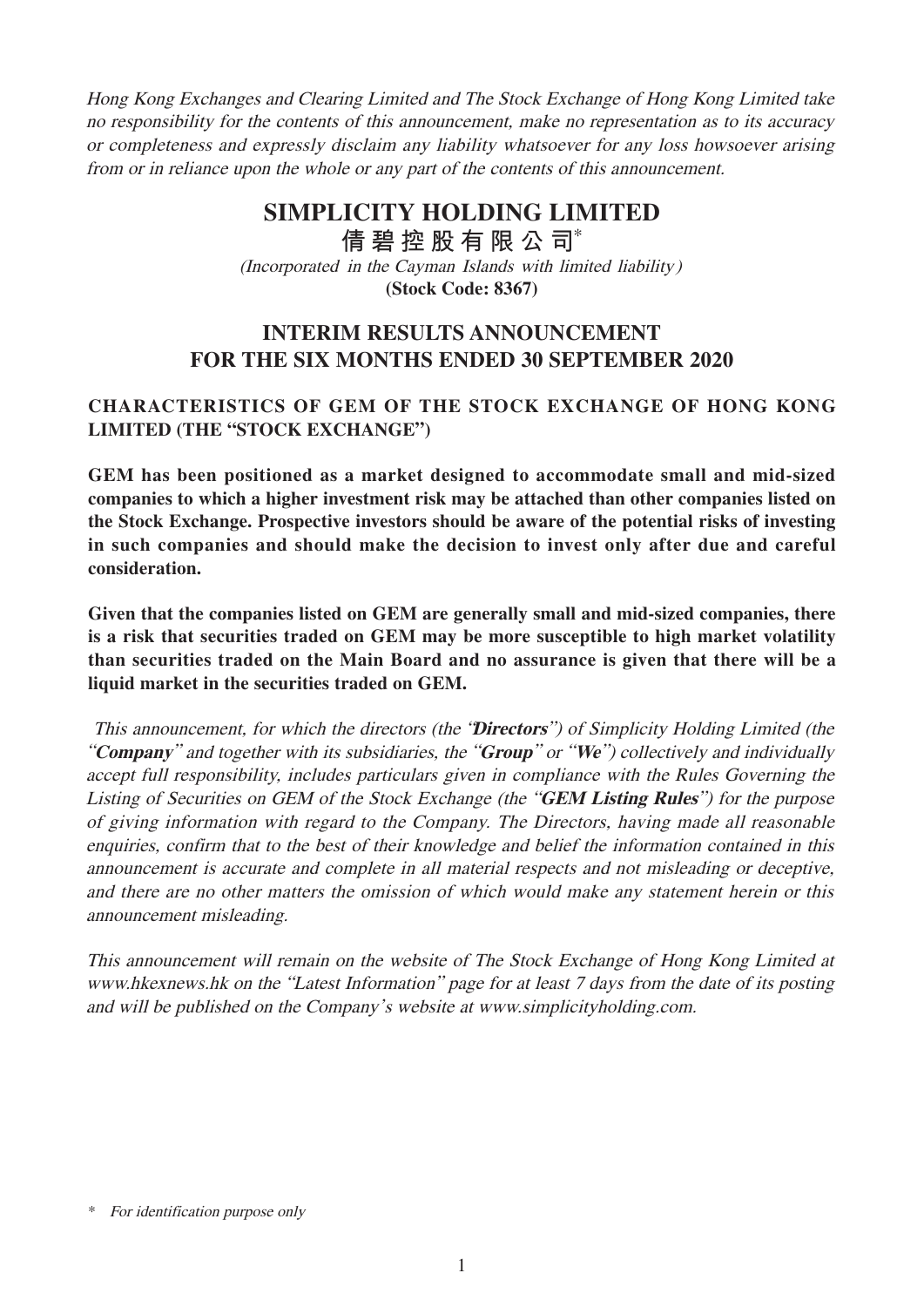# **UNAUDITED CONDENSED CONSOLIDATED STATEMENT OF PROFIT OR LOSS AND OTHER COMPREHENSIVE INCOME**

THREE MONTHS AND SIX MONTHS ENDED 30 SEPTEMBER 2020

The unaudited condensed consolidated results of the Group for the three months ended and six months ended 30 September 2020, together with the unaudited comparative figures for the corresponding period in 2019, are as follows:

|                                                                             |                          | <b>Unaudited</b>   | <b>Unaudited</b> |                     |                 |  |
|-----------------------------------------------------------------------------|--------------------------|--------------------|------------------|---------------------|-----------------|--|
|                                                                             |                          | Three months ended |                  | Six months ended    |                 |  |
|                                                                             |                          | 30 September       |                  | <b>30 September</b> |                 |  |
|                                                                             |                          | 2020               | 2019             | 2020                | 2019            |  |
|                                                                             | <b>Notes</b>             | <b>HK\$'000</b>    | <b>HK\$'000</b>  | <b>HK\$'000</b>     | <b>HK\$'000</b> |  |
| Revenue                                                                     | $\overline{\mathcal{A}}$ | 26,214             | 27,223           | 54,708              | 59,130          |  |
| Other income                                                                | 5                        | 3,907              | 28               | 7,072               | 73              |  |
| Other gains/(losses)                                                        | 6                        | 2,065              | (117)            | 2,786               | (4,974)         |  |
| Raw materials and consumables                                               |                          |                    |                  |                     |                 |  |
| used                                                                        |                          | (10, 423)          | (7, 494)         | (19,095)            | (15, 971)       |  |
| Staff costs                                                                 |                          | (10,996)           | (12, 816)        | (22,290)            | (27, 785)       |  |
| Depreciation                                                                |                          | (6,925)            | (6,950)          | (14,504)            | (14, 175)       |  |
| Rental and related expenses                                                 |                          | (1,055)            | (853)            | (1,900)             | (2, 287)        |  |
| Utilities expenses                                                          |                          | (1,368)            | (1,750)          | (2,826)             | (3,453)         |  |
| Other expenses                                                              |                          | (2, 440)           | (2,395)          | (4, 813)            | (5,118)         |  |
| Finance costs                                                               | $\mathcal I$             | (569)              | (642)            | (1,273)             | (1,241)         |  |
| Impairment loss of interest                                                 |                          |                    |                  |                     |                 |  |
| in an associate                                                             |                          |                    | (2,637)          |                     | (7,366)         |  |
|                                                                             |                          |                    |                  |                     |                 |  |
| Loss before tax                                                             | $\mathcal S$             | (1,590)            | (8, 403)         | (2, 135)            | (23,167)        |  |
| Income tax expense                                                          | $\mathcal{G}$            |                    |                  |                     |                 |  |
|                                                                             |                          |                    |                  |                     |                 |  |
| Loss and total comprehensive                                                |                          |                    |                  |                     |                 |  |
| expense for the period                                                      |                          | (1,590)            | (8,403)          | (2,135)             | (23,167)        |  |
| (Loss) profit and total<br>comprehensive (expense)<br>income for the period |                          |                    |                  |                     |                 |  |
| attributable to:                                                            |                          |                    |                  |                     |                 |  |
| - owners of the Company                                                     |                          | (1,588)            | (8,357)          | (2,155)             | (23,075)        |  |
|                                                                             |                          |                    |                  | 20                  |                 |  |
| - non-controlling interests                                                 |                          | (2)                | (46)             |                     | (92)            |  |
|                                                                             |                          | (1,590)            | (8,403)          | (2,135)             | (23, 167)       |  |
| Loss per share                                                              |                          |                    |                  |                     |                 |  |
| Basic (HK cents)                                                            | 11                       | (0.20)             | (1.04)           | (0.27)              | (2.88)          |  |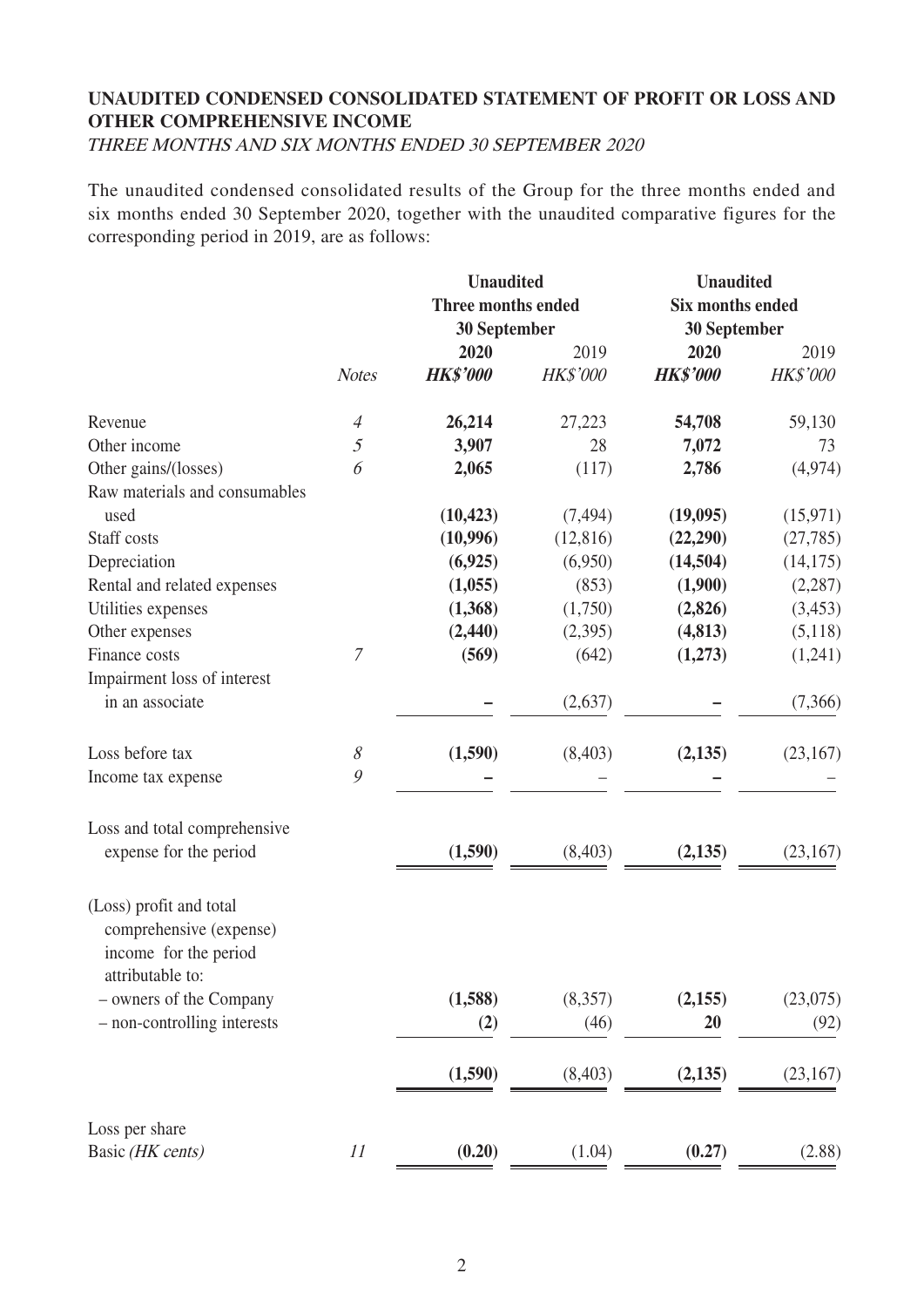# **UNAUDITED CONDENSED CONSOLIDATED STATEMENT OF FINANCIAL POSITION** AS AT 30 SEPTEMBER 2020

|                                                       |              | <b>Unaudited</b><br><b>30 September</b><br>2020 | Audited<br>31 March<br>2020 |
|-------------------------------------------------------|--------------|-------------------------------------------------|-----------------------------|
|                                                       | <b>Notes</b> | <b>HK\$'000</b>                                 | <b>HK\$'000</b>             |
| <b>Non-Current Assets</b>                             |              |                                                 |                             |
| Property, plant and equipment                         | 12           | 46,040                                          | 51,981                      |
| Right-of-use assets                                   |              | 42,390                                          | 53,544                      |
| Deferred tax assets                                   |              | 95                                              | 95                          |
| Deposits                                              | 14           | 8,054                                           | 7,652                       |
| Interest in an associate                              | 13           |                                                 |                             |
|                                                       |              | 96,579                                          | 113,272                     |
| <b>Current Assets</b>                                 |              |                                                 |                             |
| Inventories                                           |              | 1,870                                           | 1,557                       |
| Trade and other receivables, deposits and prepayments | 14           | 5,322                                           | 2,353                       |
| Amount due from an associate                          |              |                                                 | 1,500                       |
| Tax recoverable                                       |              | 422                                             | 508                         |
| Bank balances and cash                                |              | 3,336                                           | 2,987                       |
|                                                       |              | 10,950                                          | 8,905                       |
| <b>Current Liabilities</b>                            |              |                                                 |                             |
| Trade and other payables and accruals                 | 15           | 19,465                                          | 14,540                      |
| <b>Contract liabilities</b>                           |              |                                                 | 224                         |
| Provision for reinstatement                           |              | 20                                              | 200                         |
| Lease liabilities                                     |              | 15,752                                          | 19,267                      |
| <b>Bank borrowings</b>                                | 16           | 15,000                                          | 20,857                      |
|                                                       |              | 50,237                                          | 55,088                      |
| <b>Net current liabilities</b>                        |              | (39, 287)                                       | (46, 183)                   |
| <b>Total assets less current liabilities</b>          |              | 57,292                                          | 67,089                      |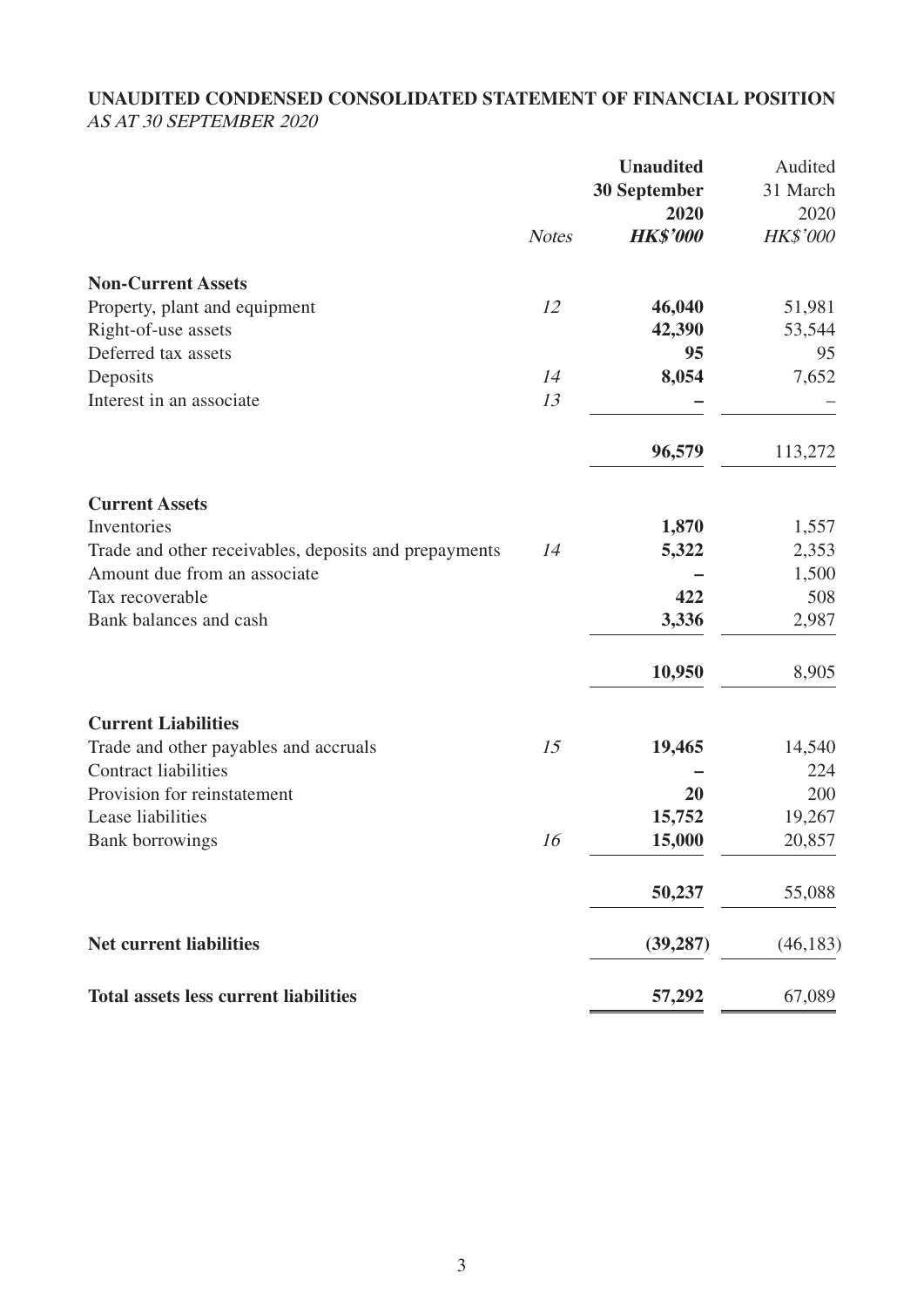|                                                     |             | <b>Unaudited</b> | Audited         |
|-----------------------------------------------------|-------------|------------------|-----------------|
|                                                     |             | 30 September     | 31 March        |
|                                                     |             | 2020             | 2020            |
|                                                     | <b>Note</b> | <b>HK\$'000</b>  | <b>HK\$'000</b> |
| <b>Non-current liabilities</b>                      |             |                  |                 |
| Provisions for reinstatement                        |             | 2,226            | 2,226           |
| Lease liabilities                                   |             | 34,601           | 42,262          |
| Deferred tax liabilities                            |             | 703              | 703             |
|                                                     |             | 37,530           | 45,191          |
| <b>Net assets</b>                                   |             | 19,762           | 21,898          |
| <b>Capital and reserves</b>                         |             |                  |                 |
| Share Capital                                       | 17          | 8,000            | 8,000           |
| Reserves                                            |             | 11,732           | 13,889          |
| <b>Equity attributable to owners of the Company</b> |             | 19,732           | 21,889          |
| <b>Non-controlling interests</b>                    |             | 30               | 9               |
| <b>Total equity</b>                                 |             | 19,762           | 21,898          |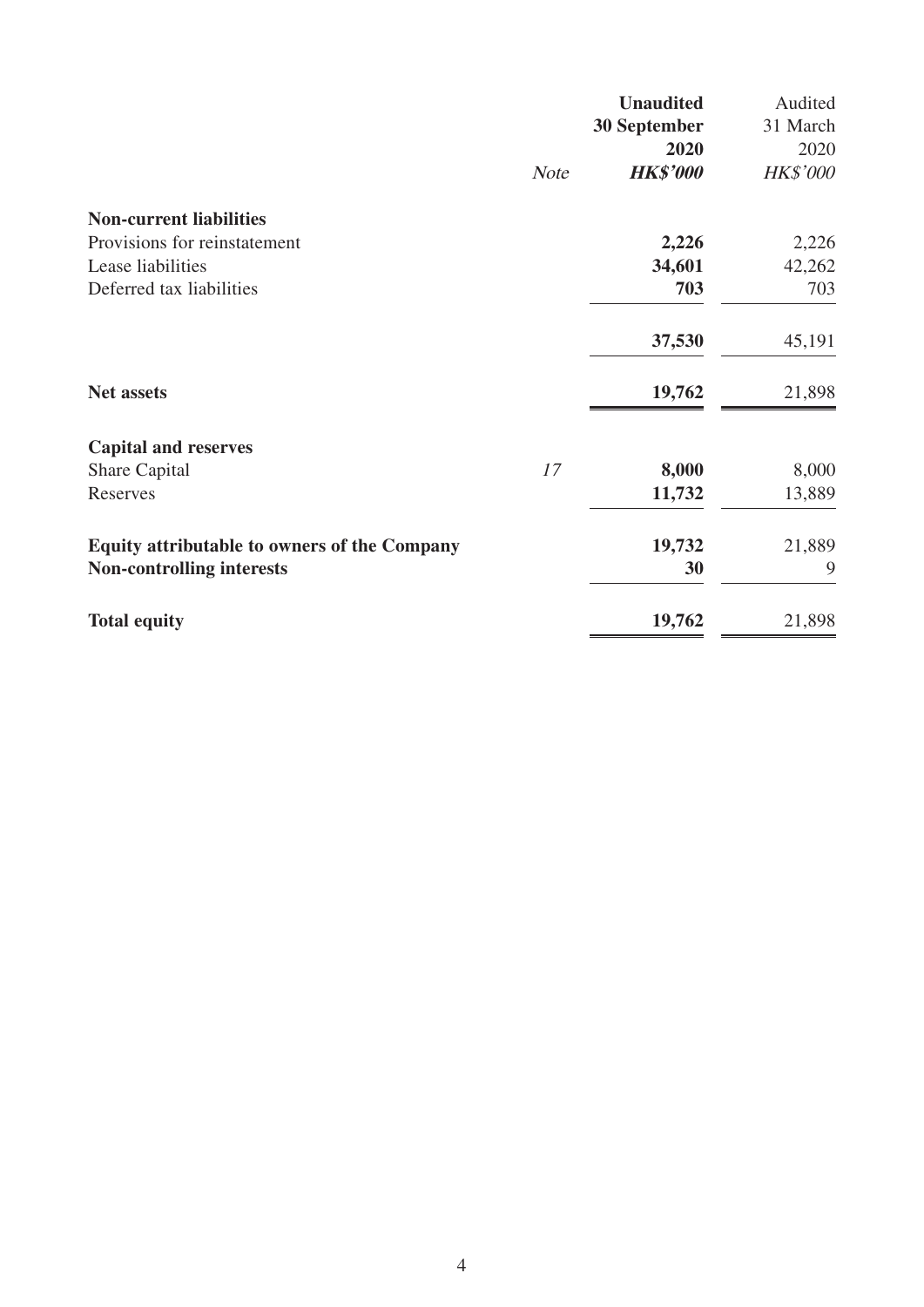# **UNAUDITED CONDENSED CONSOLIDATED STATEMENT OF CHANGES IN EQUITY** SIX MONTHS ENDED 30 SEPTEMBER 2020

|                                                                        | <b>Attributable to the owners of the Company</b> |                                            |                             |                                                |                                 | Non-                                               |                                    |  |
|------------------------------------------------------------------------|--------------------------------------------------|--------------------------------------------|-----------------------------|------------------------------------------------|---------------------------------|----------------------------------------------------|------------------------------------|--|
|                                                                        | <b>Share</b><br>capital<br><b>HK\$'000</b>       | <b>Share</b><br>premium<br><b>HK\$'000</b> | reserves<br><b>HK\$'000</b> | Other Accumulated<br>losses<br><b>HK\$'000</b> | <b>Total</b><br><b>HK\$'000</b> | controlling<br><i>interests</i><br><i>HK\$'000</i> | <b>Total</b><br>equity<br>HK\$'000 |  |
| As at 31 March 2019 (Audited)<br>Loss and total comprehensive          | 8,000                                            | 81,662                                     | (8,669)                     | (14, 645)                                      | 66,348                          | 541                                                | 66,889                             |  |
| expense for the period                                                 |                                                  |                                            |                             | (23,075)                                       | (23,075)                        | (92)                                               | (23,167)                           |  |
| As at 30 September 2019 (Unaudited)                                    | 8,000                                            | 81,662                                     | (8,669)                     | (37, 720)                                      | 43,273                          | 449                                                | 43,722                             |  |
| As at 31 March 2020 (Audited)<br>(Loss) profit and total comprehensive | 8,000                                            | 81,662                                     | (8,669)                     | (59,106)                                       | 21,887                          | 10                                                 | 21,897                             |  |
| (expense) income for the period                                        |                                                  |                                            |                             | (2,155)                                        | (2,155)                         | 20                                                 | (2, 135)                           |  |
| As at 30 September 2020 (Unaudited)                                    | 8,000                                            | 81,662                                     | (8,669)                     | (61,261)                                       | 19,732                          | 30                                                 | 19,762                             |  |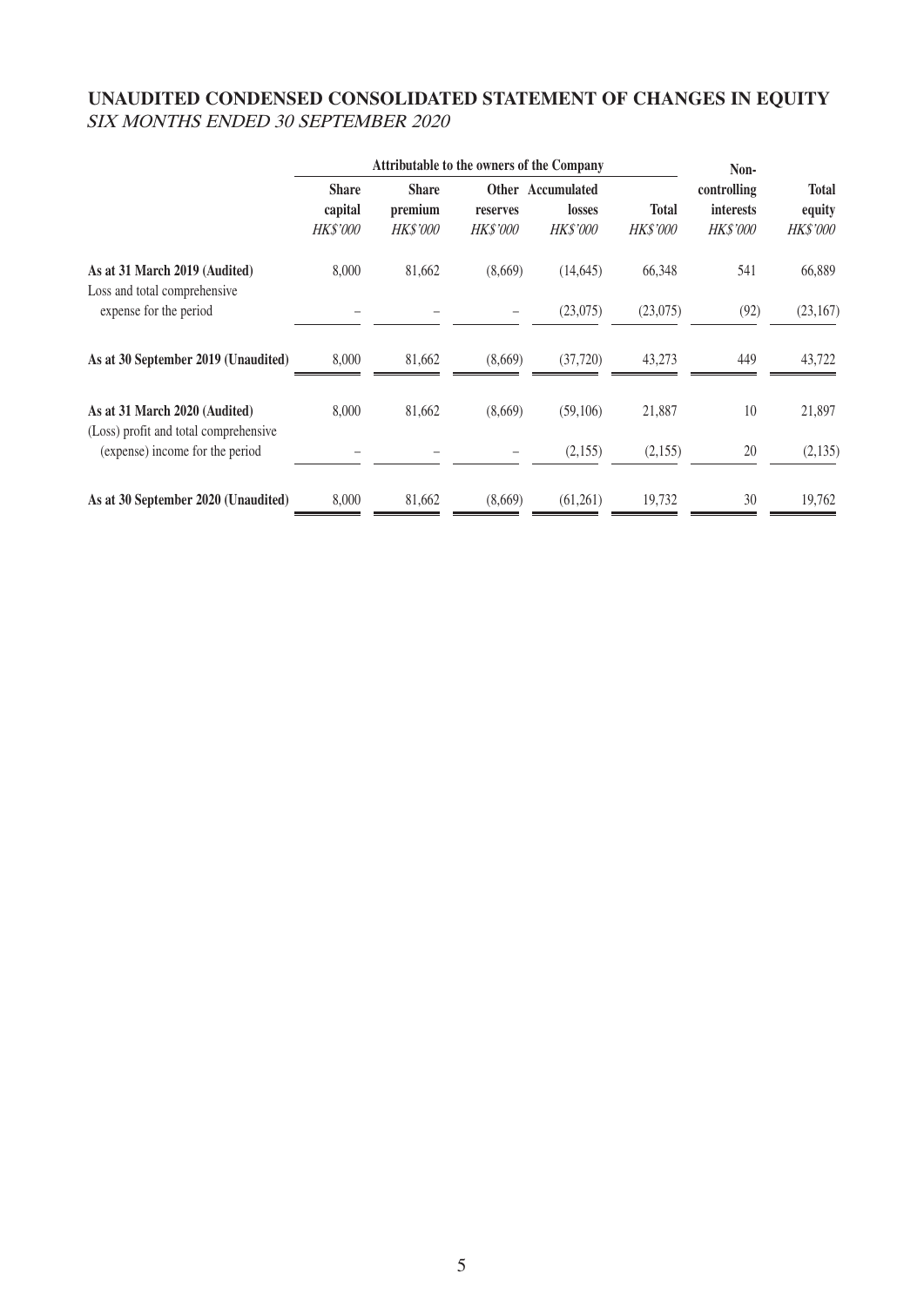# **UNAUDITED CONDENSED CONSOLIDATED STATEMENT OF CASH FLOWS**

SIX MONTHS ENDED 30 SEPTEMBER 2020

|                                                                | <b>Unaudited</b>        |                 |  |
|----------------------------------------------------------------|-------------------------|-----------------|--|
|                                                                | <b>Six months ended</b> |                 |  |
|                                                                | <b>30 September</b>     |                 |  |
|                                                                | 2020                    | 2019            |  |
|                                                                | <b>HK\$'000</b>         | <b>HK\$'000</b> |  |
| <b>NET CASH GENERATED FROM</b>                                 |                         |                 |  |
| <b>OPERATING ACTIVITIES</b>                                    | 12,721                  | 1,721           |  |
| <b>CASH FLOWS FROM INVESTING ACTIVITIES</b>                    |                         |                 |  |
| Interest received                                              |                         | 20              |  |
| Purchase of property, plant and equipment                      | (176)                   | (2,639)         |  |
| Repayments from an associate                                   | 3,000                   |                 |  |
| Advances to an associate                                       | (147)                   | (1,500)         |  |
| Increase in interest in an associate                           |                         | (13,510)        |  |
| Net cash outflow on disposal of subsidiaries                   | (11)                    |                 |  |
| Repayments from related parties                                |                         | 312             |  |
| NET CASH GENERATED FROM/(USED IN)                              |                         |                 |  |
| <b>INVESTING ACTIVITIES</b>                                    | 2,666                   | (17,317)        |  |
| <b>CASH FLOWS FROM FINANCING ACTIVITIES</b>                    |                         |                 |  |
| New bank borrowings                                            |                         | 5,777           |  |
| Repayments of bank overdrafts                                  | (5,857)                 |                 |  |
| Payment of lease liabilities                                   | (9,181)                 | (8, 134)        |  |
| <b>NET CASH USED IN FINANCING ACTIVITIES</b>                   | 15,038                  | (2,357)         |  |
| NET INCREASE/(DECREASE) IN CASH AND                            |                         |                 |  |
| <b>CASH EQUIVALENTS</b>                                        | 349                     | (17,953)        |  |
| CASH AND CASH EQUIVALENTS AT BEGINNING OF<br><b>THE PERIOD</b> | 2,987                   | 21,831          |  |
|                                                                |                         |                 |  |
| CASH AND CASH EQUIVALENTS AT END OF                            |                         |                 |  |
| <b>THE PERIOD</b>                                              | 3,336                   | 3,878           |  |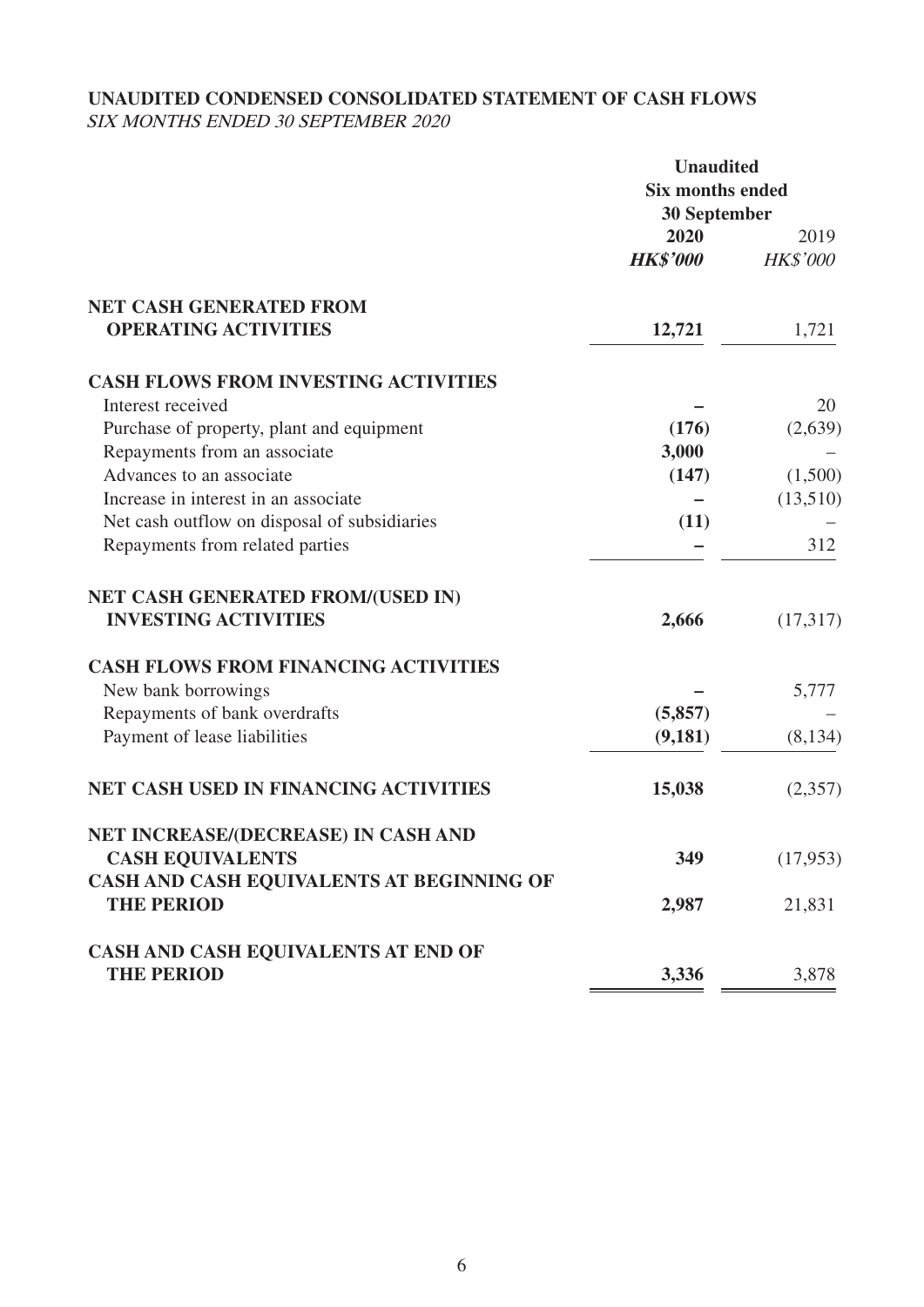### **NOTES TO THE UNAUDITED CONDENSED CONSOLIDATED FINANCIAL STATEMENTS**

#### **1. GENERAL INFORMATION**

The Company was incorporated and registered as an exempted company with limited liability in the Cayman Islands under the Companies Law Chapter 22 of the Cayman Islands on 27 January 2017 and its shares were listed on GEM of the Stock Exchange (the "**Listing**") on 26 February 2018 (the "**Listing Date**"). The address of the registered office of the Company is Cricket Square, Hutchins Drive, P.O. Box 2681, Grand Cayman, KY1-1111, Cayman Islands. The principal place of business of the Company is located at Unit 13, 8/F, Vanta Industrial Centre, 21-33 Tai Lin Pai Road, Kwai Chung, New Territories, Hong Kong.

Its immediate holding company is Marvel Jumbo Limited ("**MJL**"), a private limited company incorporated in the British Virgin Islands ("**BVI**") with limited liability. MJL is 30.24% owned by Ms. Wong Suet Hing ("**Ms. SH Wong**"), 30.24% owned by Ms. Chow Lai Fan ("**Ms. LF Chow**"), sister-in-law of Ms. SH Wong, 18.24% owned by Ms. Wong Sau Ting Peony ("**Ms. ST Wong**"), daughter of Ms. SH Wong, 14.64% owned by Ms. Wong Suet Ching ("**Ms. SC Wong**"), sister of Ms. SH Wong, 4.20% owned by Mr. Ma Sui Hong ("**Mr. SH Ma**"), the nephew of Ms. SH Wong, and 2.44% owned by Linking World Limited.

The Company is an investment holding company and its subsidiaries are principally engaged in restaurant operations in Hong Kong.

The unaudited condensed consolidated financial statements are presented in Hong Kong Dollars ("**HK\$**"), which is also the functional currency of the Company.

#### **2. BASIS OF PREPARATION AND PRINCIPLE ACCOUNTING POLICIES**

The unaudited condensed consolidated interim results have been prepared in accordance with the applicable disclosure requirements of the GEM Listing Rules and Hong Kong Accounting Standard ("**HKAS**") 34 Interim Financial Reporting issued by the Hong Kong Institute of Certified Public Accountants (the "**HKICPA**").

The unaudited condensed consolidated interim financial statements have been prepared under the historical cost convention.

In preparing the unaudited condensed consolidated interim results, the Directors have given careful consideration to the future liquidity of the Group. Notwithstanding that the Group's current liabilities exceeded its current assets as at 30 September 2020, the Directors are of the opinion that the Group has sufficient financial resources to meet its liabilities as and when the liabilities fall due. Therefore, the unaudited condensed consolidated interim financial statements are prepared on a going concern basis.

The unaudited condensed consolidated interim financial statements have been prepared in accordance with the same accounting policies adopted in the annual consolidated financial statements for the year ended 31 March 2020, except for the following new and revised Hong Kong Financial Reporting Standards ("**HKFRSs**"), issued by the HKICPA that are relevant to its operations and effective for its accounting period beginning on 1 January 2020:

Amendments to HKAS 1 and HKAS 8 Definition of Material Amendments to HKFRS 3 Definition of a Business Amendments to HKFRS 9, HKAS 39 and HKFRS 7 Interest Rate Benchmark Reform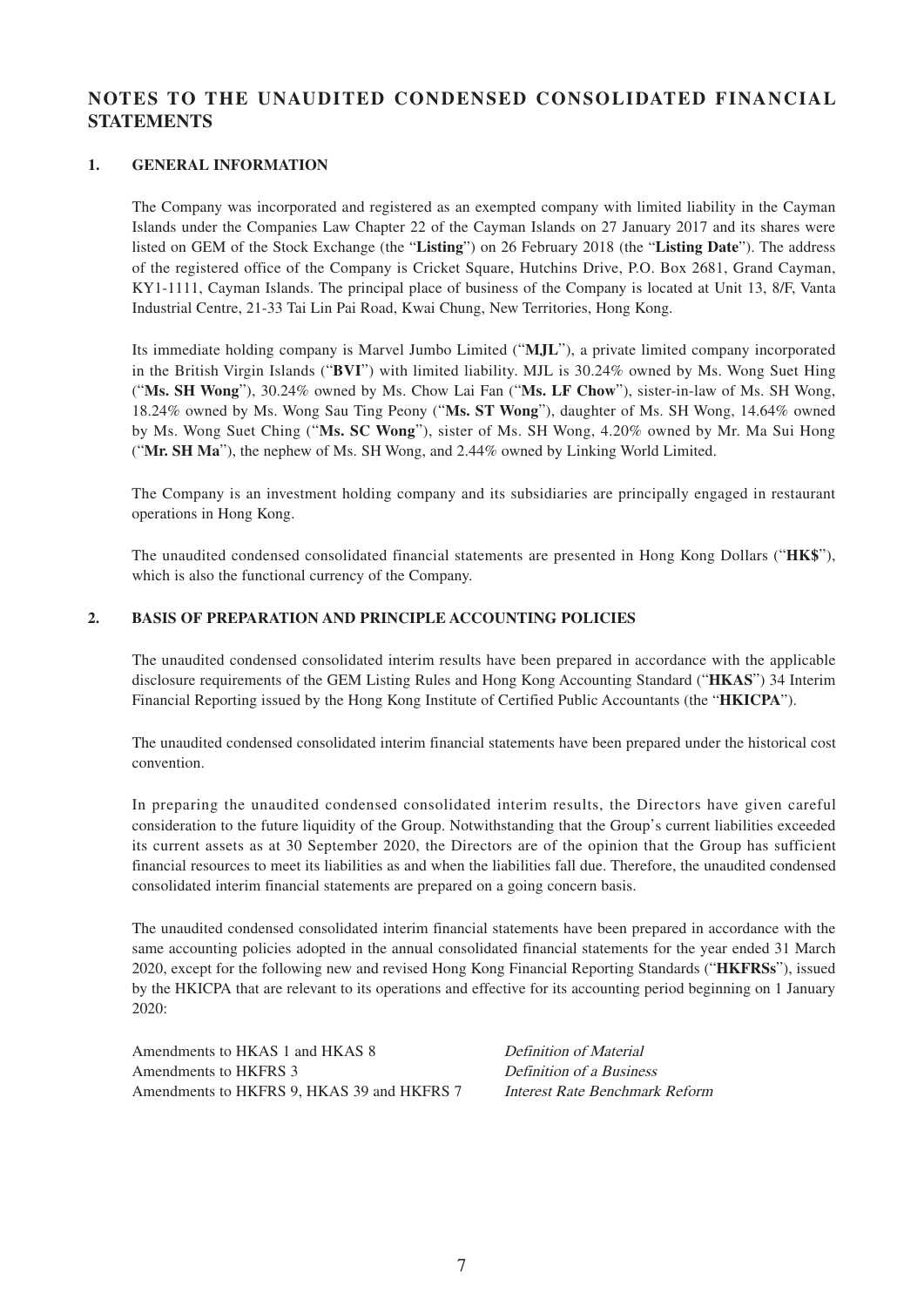In addition, the Group has early adopted the Amendments to HKFRS 16 "Covid-19-related Rent Concessions".

The adoption of the new and revised HKFRSs in the current period has had no material impact on the Group's financial performance and positions for the current and prior periods and/or on the disclosures set out in these unaudited condensed consolidated interim financial statements.

#### **3. ESTIMATES**

The preparation of interim unaudited condensed consolidated financial statements requires management to make judgements, estimates and assumptions that affect the application of accounting policies and the reported amounts of assets and liabilities, income and expense. Actual results may differ from these estimates.

In preparing the interim unaudited condensed consolidated financial statements, the significant judgements made by management in applying the Group's accounting policies and the key sources of estimation uncertainty were the same as those that applied to the consolidated financial statements for the year ended 31 March 2020.

#### **4. REVENUE AND SEGMENT INFORMATION**

Revenue represents the fair value of amounts received or receivable for goods sold and services rendered by the Group during the period.

Information reported to the management of the Group, being the chief operating decision maker ("**CODM**"), for the purposes of resource allocation and assessment of segment performance focuses on styles of cuisine serving by the Group's restaurants to the customers.

Specifically, the Group's reportable segments under HKFRS 8 "Operating Segments" are as follows:

- 1. Chinese cuisine Operations of Chinese cuisine restaurants under the brand of "Marsino"
- 2. Thai cuisine Operations of Thai cuisine restaurants under the brand of "Grand Avenue"
- 3. Japanese cuisine Operations of Japanese cuisine restaurants under the brand of "Beefst" were ceased to operate since 30 June 2019
- 4. Malaysian cuisine Operations of Malaysian cuisine restaurants under the brands of "HaHa Prawn Mee" and "Baba Nyonya" of which, "HaHa Prawn Mee" was ceased to operate since 30 June 2019
- 5. Sale of food ingredients Sale of food ingredients to external third parties

No operating segments have been aggregated in arriving at the reportable segments of the Group.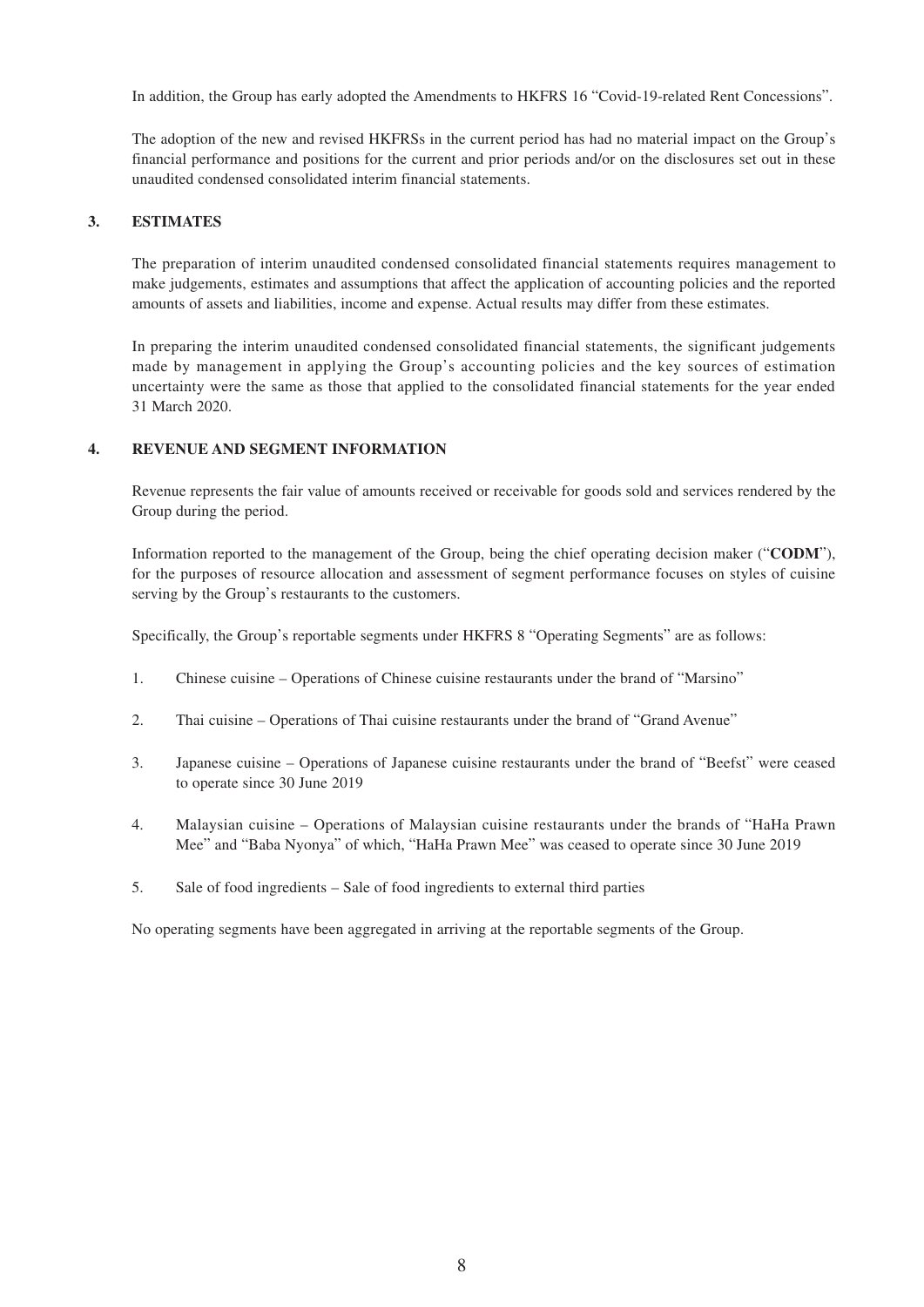The following is an analysis of the Group's revenue, results, assets and liabilities by operating and reportable segments:

#### **Segment revenue and results**

### **Six months ended 30 September 2020**

|                                   | <b>Chinese</b><br>cuisine<br><b>HK\$'000</b><br>(Unaudited) | Thai<br>cuisine<br><b>HK\$'000</b><br>(Unaudited) | <b>Japanese</b><br>cuisine<br><b>HK\$'000</b><br>(Unaudited) | <b>Malaysian</b><br>cuisine<br><b>HK\$'000</b><br>(Unaudited) | Sale of<br>food<br>ingredients<br><b>HK\$'000</b><br>(Unaudited) | <b>Total</b><br><b>HK\$'000</b><br>(Unaudited) |
|-----------------------------------|-------------------------------------------------------------|---------------------------------------------------|--------------------------------------------------------------|---------------------------------------------------------------|------------------------------------------------------------------|------------------------------------------------|
| Segment revenue                   | 16,794                                                      | 16,181                                            |                                                              | 18,649                                                        | 3,084                                                            | 54,708                                         |
| Segment profit                    | 593                                                         | 1,462                                             |                                                              | 1,778                                                         | 749                                                              | 4,582                                          |
| Unallocated other income          |                                                             |                                                   |                                                              |                                                               |                                                                  | 875                                            |
| Unallocated finance costs         |                                                             |                                                   |                                                              |                                                               |                                                                  | (264)                                          |
| Unallocated other corporate costs |                                                             |                                                   |                                                              |                                                               |                                                                  | (7,328)                                        |
| Loss before taxation              |                                                             |                                                   |                                                              |                                                               |                                                                  | (2, 135)                                       |

#### Six months ended 30 September 2019

|                                                                                               | Chinese<br>cuisine<br>HK\$'000<br>(Unaudited) | Thai<br>cuisine<br><b>HK\$'000</b><br>(Unaudited) | Japanese<br>cuisine<br><b>HK\$'000</b><br>(Unaudited) | Malaysian<br>cuisine<br><b>HK\$'000</b><br>(Unaudited) | Sale of food<br>ingredients<br><b>HK\$'000</b><br>(Unaudited) | Total<br>HK\$'000<br>(Unaudited)      |
|-----------------------------------------------------------------------------------------------|-----------------------------------------------|---------------------------------------------------|-------------------------------------------------------|--------------------------------------------------------|---------------------------------------------------------------|---------------------------------------|
| Segment revenue                                                                               | 21,654                                        | 21,317                                            | 809                                                   | 15,350                                                 |                                                               | 59,130                                |
| Segment (loss)/profit                                                                         | (136)                                         | 847                                               | (2,053)                                               | (2,883)                                                |                                                               | (4,225)                               |
| Other income<br>Finance costs<br>Other corporate expenses<br>Share of results in an associate |                                               |                                                   |                                                       |                                                        |                                                               | 73<br>(1,241)<br>(10, 408)<br>(7,366) |
| Loss before taxation                                                                          |                                               |                                                   |                                                       |                                                        |                                                               | (23, 167)                             |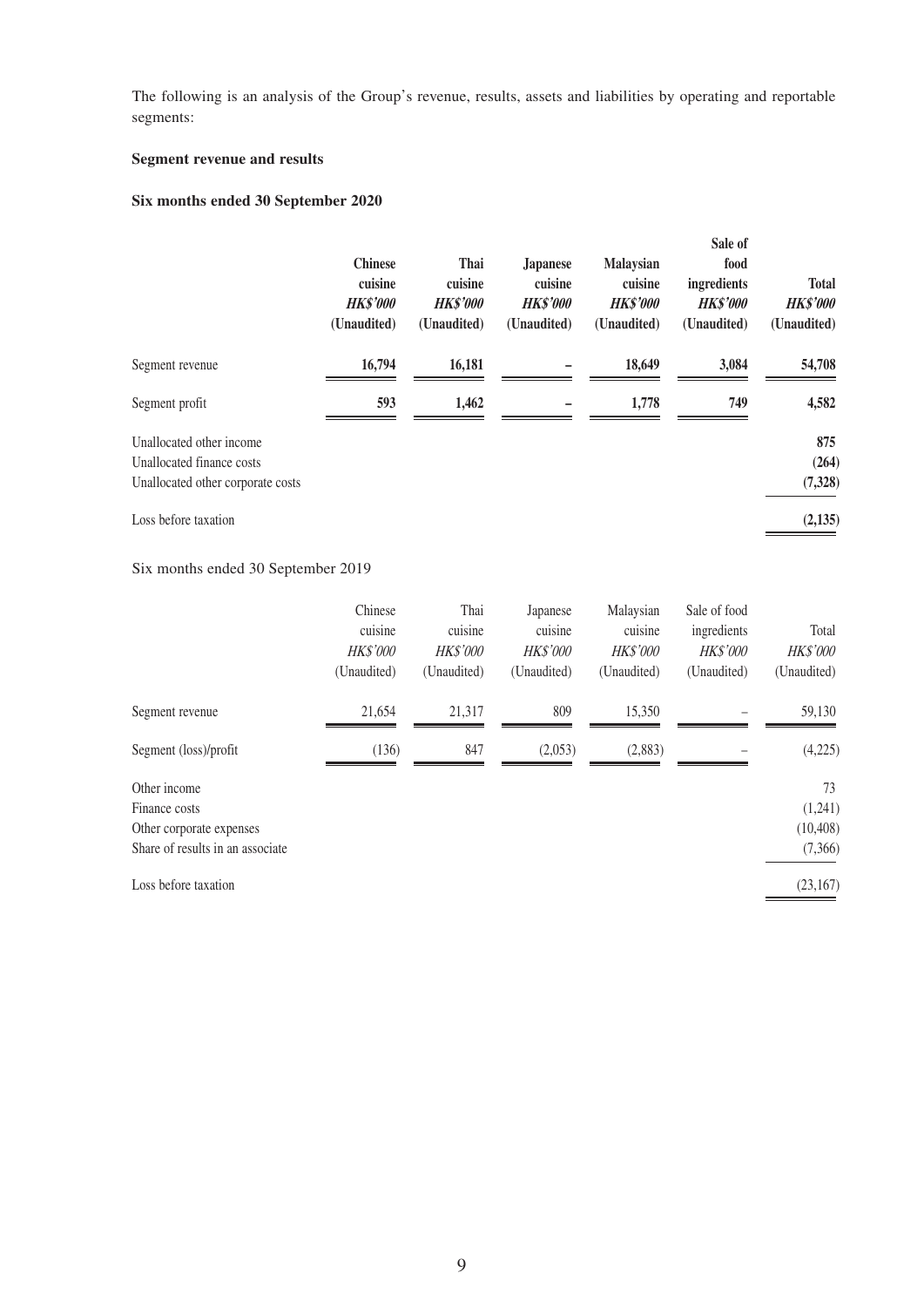#### **Segment assets and liabilities**

### **At 30 September 2020**

|                                          | <b>Chinese</b><br>cuisine<br><b>HK\$'000</b> | Thai<br>cuisine<br><b>HK\$'000</b> | Malaysian<br>cuisine<br><b>HK\$'000</b> | Sale of<br>food<br>ingredients<br><b>HK\$'000</b> | <b>Total</b><br><b>HK\$'000</b> |
|------------------------------------------|----------------------------------------------|------------------------------------|-----------------------------------------|---------------------------------------------------|---------------------------------|
|                                          | (Unaudited)                                  | (Unaudited)                        | (Unaudited)                             | (Unaudited)                                       | (Unaudited)                     |
| Segment assets                           | 22,886                                       | 19,146                             | 25,882                                  | 1,158                                             | 69,072                          |
| Unallocated property,                    |                                              |                                    |                                         |                                                   |                                 |
| plant and equipment                      |                                              |                                    |                                         |                                                   | 31,395                          |
| Unallocated inventories                  |                                              |                                    |                                         |                                                   | 1,079                           |
| Unallocated other receivables            |                                              |                                    |                                         |                                                   |                                 |
| and prepayments                          |                                              |                                    |                                         |                                                   | 2,130                           |
| Deferred tax assets                      |                                              |                                    |                                         |                                                   | 95                              |
| Tax recoverable                          |                                              |                                    |                                         |                                                   | 422                             |
| Bank balances and cash                   |                                              |                                    |                                         |                                                   | 3,336                           |
| Consolidated assets                      |                                              |                                    |                                         |                                                   | 107,529                         |
| Segment liabilities                      | 22,543                                       | 18,153                             | 23,307                                  |                                                   | 64,003                          |
| Unallocated trade and other              |                                              |                                    |                                         |                                                   | 8,058                           |
| payables and accruals<br>Bank borrowings |                                              |                                    |                                         |                                                   | 15,000                          |
| Tax liabilities                          |                                              |                                    |                                         |                                                   | 3                               |
| Deferred tax liabilities                 |                                              |                                    |                                         |                                                   | 703                             |
|                                          |                                              |                                    |                                         |                                                   |                                 |
| Consolidated liabilities                 |                                              |                                    |                                         |                                                   | 87,767                          |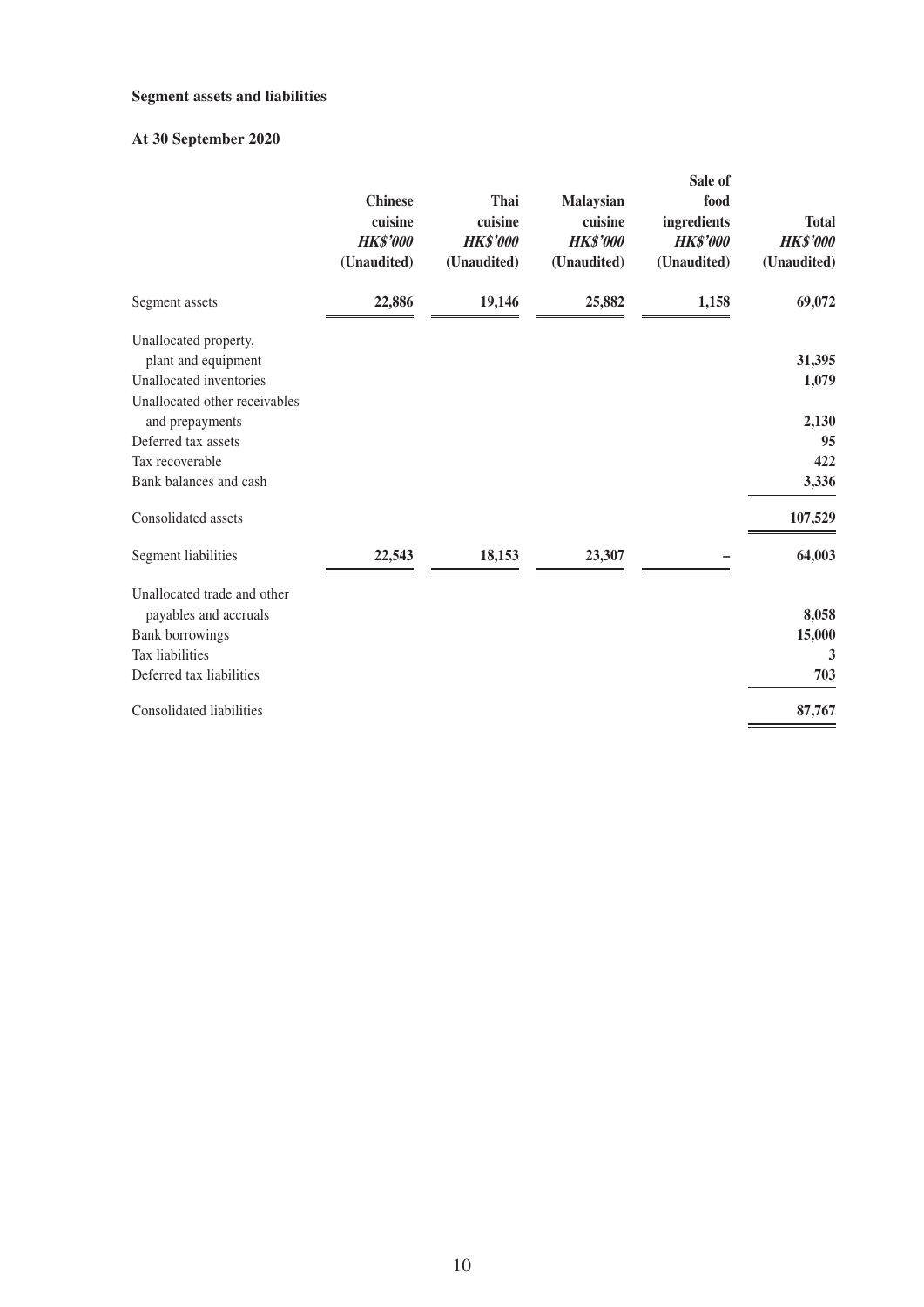#### At 31 March 2020

|                                              | Chinese<br>cuisine<br>HK\$'000 | Thai<br>cuisine<br>HK\$'000 | Malaysian<br>cuisine<br>HK\$'000 | Sale of food<br>ingredients<br>HK\$'000 | Total<br>HK\$'000 |
|----------------------------------------------|--------------------------------|-----------------------------|----------------------------------|-----------------------------------------|-------------------|
|                                              | (Audited)                      | (Audited)                   | (Audited)                        | (Unaudited)                             | (Audited)         |
| Segment assets                               | 28,525                         | 23,817                      | 29,680                           |                                         | 82,022            |
| Unallocated property,<br>plant and equipment |                                |                             |                                  |                                         | 32,880            |
| Deferred tax assets                          |                                |                             |                                  |                                         | 95                |
| Unallocated inventories                      |                                |                             |                                  |                                         | 1,236             |
| Unallocated other receivables and            |                                |                             |                                  |                                         |                   |
| prepayments<br>Amount due from an associate  |                                |                             |                                  |                                         | 949               |
| Tax recoverable                              |                                |                             |                                  |                                         | 1,500<br>508      |
| Bank balances and cash                       |                                |                             |                                  |                                         | 2,987             |
|                                              |                                |                             |                                  |                                         |                   |
| Consolidated assets                          |                                |                             |                                  |                                         | 122,177           |
| Segment liabilities                          | 27,958                         | 19,843                      | 25,815                           |                                         | 73,616            |
| Unallocated trade and other                  |                                |                             |                                  |                                         |                   |
| payables and accruals                        |                                |                             |                                  |                                         | 5,103             |
| <b>Bank borrowings</b>                       |                                |                             |                                  |                                         | 20,857            |
| Deferred tax liabilities                     |                                |                             |                                  |                                         | 703               |
| Consolidated liabilities                     |                                |                             |                                  |                                         | 100,279           |

### **5. OTHER INCOME**

|                      | <b>Unaudited</b><br>Three months ended<br>30 September |                 | <b>Unaudited</b><br>Six months ended<br>30 September |                 |
|----------------------|--------------------------------------------------------|-----------------|------------------------------------------------------|-----------------|
|                      | 2020                                                   | 2019            | 2020                                                 | 2019            |
|                      | <b>HK\$'000</b>                                        | <b>HK\$'000</b> | <b>HK\$'000</b>                                      | <b>HK\$'000</b> |
| Other income         |                                                        |                 |                                                      |                 |
| Promotion income     | <b>20</b>                                              | 14              | 21                                                   | 24              |
| Bank interest income |                                                        | $\mathbf{1}$    |                                                      | 20              |
| Subsidies income     | 3,803                                                  |                 | 6,104                                                |                 |
| Others               | 84                                                     | 13              | 947                                                  | 29              |
|                      | 3,907                                                  | 28              | 7,072                                                | 73              |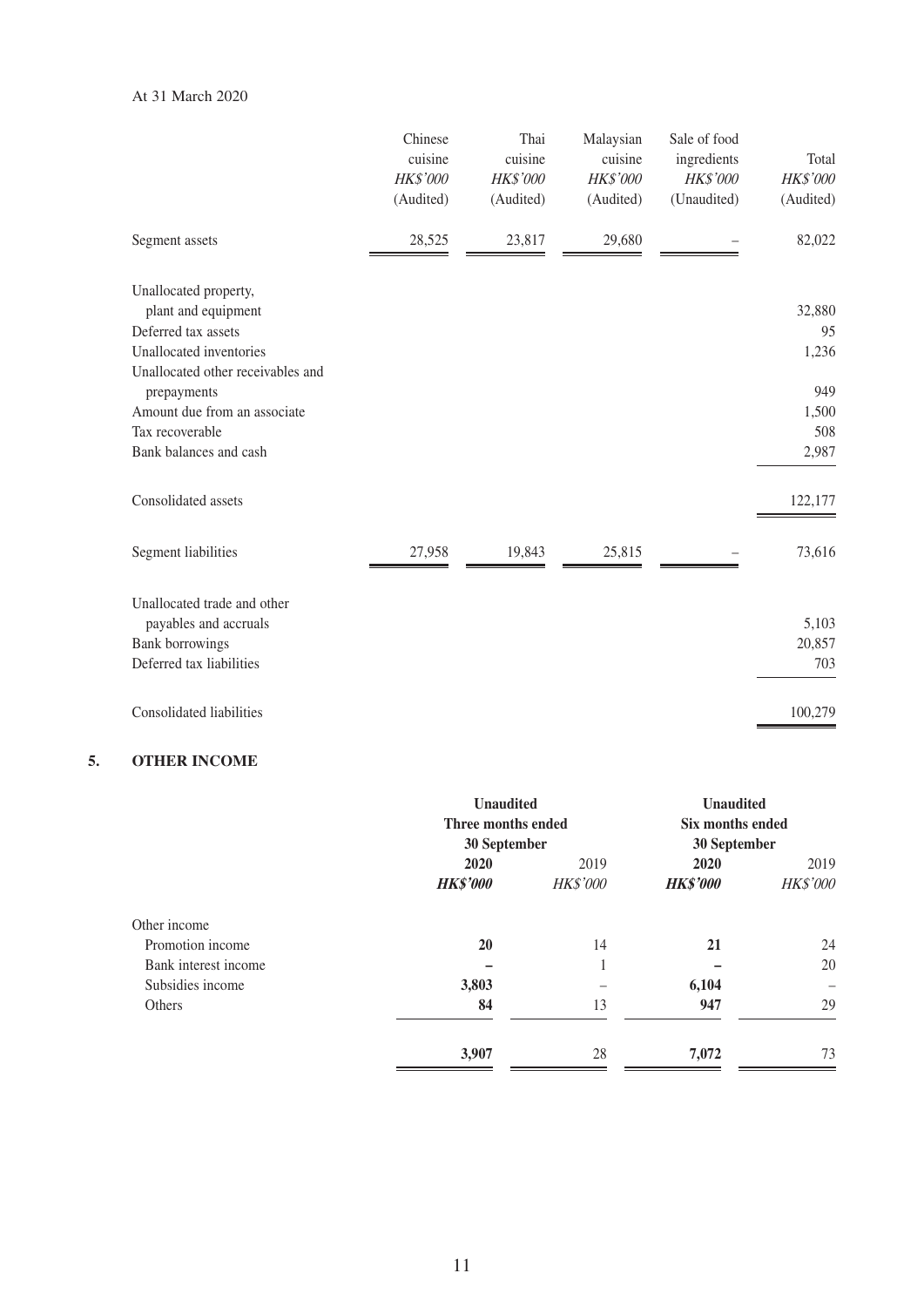#### **6. OTHER GAINS/(LOSSES)**

|                                     | <b>Unaudited</b><br>Three months ended |                 | <b>Unaudited</b><br>Six months ended |                 |
|-------------------------------------|----------------------------------------|-----------------|--------------------------------------|-----------------|
|                                     | 30 September<br>2020                   | 2019            | 30 September<br>2020<br>2019         |                 |
|                                     | <b>HK\$'000</b>                        | <b>HK\$'000</b> | <b>HK\$'000</b>                      | <b>HK\$'000</b> |
| Loss on disposal of fixed assets    | (771)                                  | (117)           | (771)                                | (4,974)         |
| Rent concession                     | 537                                    |                 | 1,258                                |                 |
| Gain on disposal of a subsidiary    | 586                                    |                 | 586                                  |                 |
| Gain on reversal of impairment loss |                                        |                 |                                      |                 |
| of interest in an associate         | 1,500                                  |                 | 1,500                                |                 |
| Other                               | 213                                    |                 | 213                                  |                 |
|                                     | 2,065                                  | (117)           | 2,786                                | (4,974)         |

#### **7. FINANCE COSTS**

|                                        | <b>Unaudited</b><br>Three months ended<br>30 September<br>2020<br>2019 |                 | <b>Unaudited</b><br>Six months ended<br>30 September<br>2020 |                         |
|----------------------------------------|------------------------------------------------------------------------|-----------------|--------------------------------------------------------------|-------------------------|
|                                        |                                                                        |                 |                                                              |                         |
|                                        | <b>HK\$'000</b>                                                        | <b>HK\$'000</b> | <b>HK\$'000</b>                                              | 2019<br><b>HK\$'000</b> |
| Interest expenses on bank borrowings   | 87                                                                     | 183             | 264                                                          | 334                     |
| Interest expenses on lease liabilities | 482                                                                    | 459             | 1,009                                                        | 907                     |
|                                        | 569                                                                    | 642             | 1,273                                                        | 1,241                   |

#### **8. LOSSES BEFORE TAX**

|                                                        | <b>Unaudited</b>   |                 | <b>Unaudited</b> |                 |
|--------------------------------------------------------|--------------------|-----------------|------------------|-----------------|
|                                                        | Three months ended |                 | Six months ended |                 |
|                                                        | 30 September       |                 | 30 September     |                 |
|                                                        | 2020               | 2019            | 2020             | 2019            |
|                                                        | <b>HK\$'000</b>    | <b>HK\$'000</b> | <b>HK\$'000</b>  | <b>HK\$'000</b> |
| Loss before tax has been arrived at<br>after charging: |                    |                 |                  |                 |
| Staff costs (including director's emoluments):         |                    |                 |                  |                 |
| Salaries and other benefits                            | 10,496             | 12,246          | 21,285           | 26,576          |
| Contributions to retirement benefit scheme             | 500                | 570             | 1,005            | 1,209           |
| Auditor's remuneration                                 | 180                | 251             | 330              | 470             |
| Amortisation of intangible asset (included in          |                    |                 |                  |                 |
| other expenses)                                        |                    | 9               |                  | 34              |
| Loss on disposal of items of property,                 |                    |                 |                  |                 |
| plant and equipment                                    | 771                | 117             | 771              | 4,974           |
| Operating lease payments in respect of                 |                    |                 |                  |                 |
| rented premises:                                       |                    |                 |                  |                 |
| - short-term lease expenses                            | 238                | 146             | 238              | 146             |
| $-$ contingent rentals (Note)                          |                    | 5               |                  | 7               |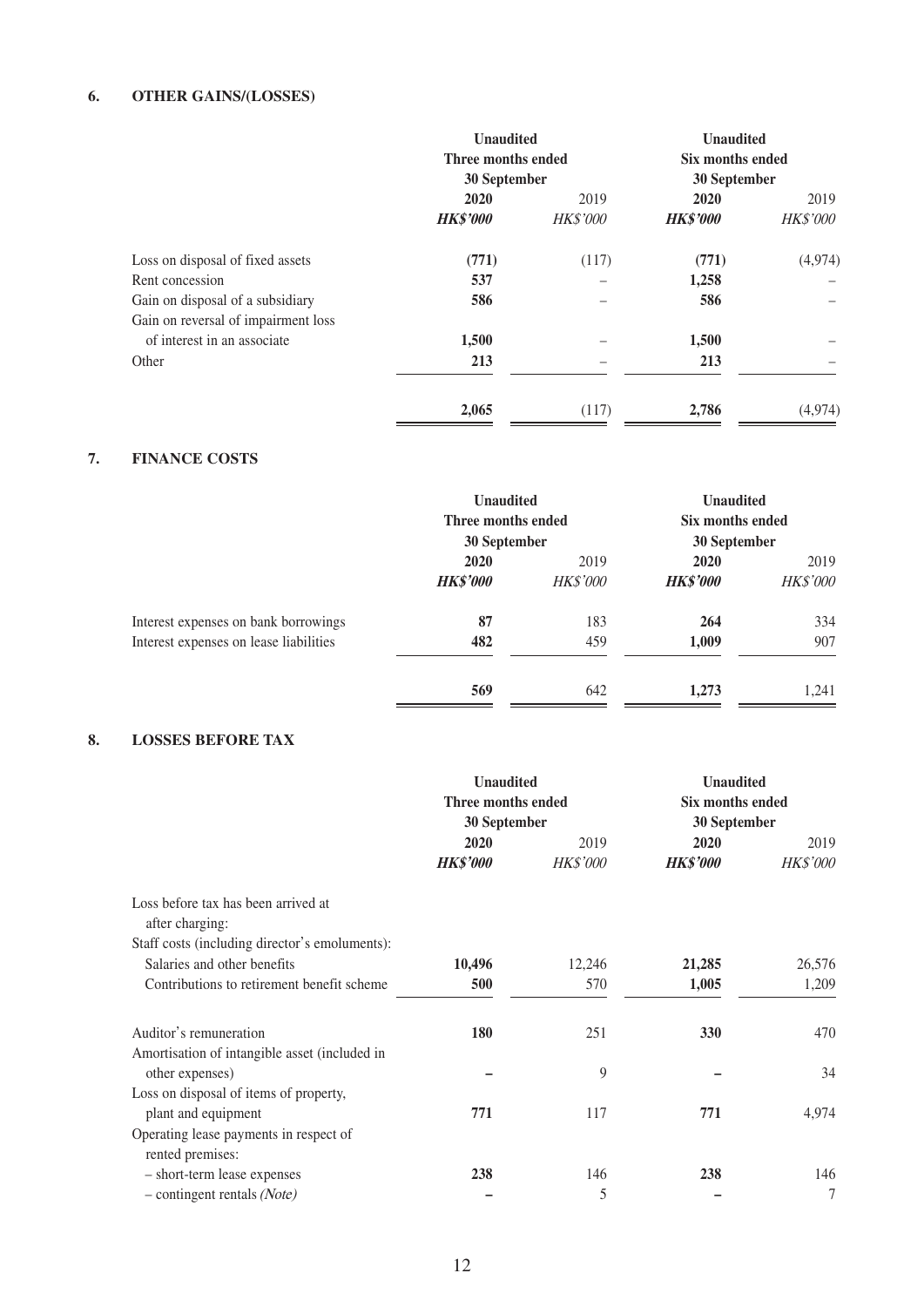Note:

The lease payments for certain restaurants are determined as the higher of a fixed rental or a predetermined percentage on revenue of respective restaurants pursuant to the terms and conditions that are set out in the respective rental agreements.

#### **9. INCOME TAX EXPENSE**

On 21 March 2018, the Hong Kong Legislative Council passed The Inland Revenue (Amendment) (No.7) Bill 2017 (the "**Bill**") which introduces the two-tiered profits tax rates regime. The Bill was signed into law on 28 March 2018 and was gazetted on the following day.

For the six months ended 30 September 2020 and 2019, Hong Kong Profits Tax is calculated in accordance with the two-tiered profits tax rates regime. Under the two-tiered profits tax rates regime, the first HK\$2,000,000 of profits of qualifying corporation will be taxed at 8.25%, and profits above HK\$2,000,000 will be taxed at 16.5%. The profits of corporations not qualifying for the two-tiered profits tax rates regime will continue to be taxed at 16.5% on the estimated assessable profits.

#### **10. DIVIDENDS**

The board of Directors (the "**Board**") does not recommend any payment of dividend in respect of the six months ended 30 September 2020 (2019: Nil).

#### **11. LOSS PER SHARE**

The calculation of the basic loss per share (2019: basis loss per share) attributable to owners of the Company is based on the following data:

|                                                               | <b>Unaudited</b><br>Three months ended |                 | <b>Unaudited</b><br>Six months ended |                 |
|---------------------------------------------------------------|----------------------------------------|-----------------|--------------------------------------|-----------------|
|                                                               |                                        |                 |                                      |                 |
|                                                               | 30 September                           |                 | 30 September                         |                 |
|                                                               | 2020                                   | 2019            | 2020<br>2019                         |                 |
|                                                               | <b>HK\$'000</b>                        | <b>HK\$'000</b> | <b>HK\$'000</b>                      | <b>HK\$'000</b> |
| Loss for the period attributable to                           |                                        |                 |                                      |                 |
| owners of the Company for the                                 |                                        |                 |                                      |                 |
| purpose of basic loss per share                               | (1,588)                                | (8,357)         | (2,155)                              | (23,075)        |
|                                                               | 30 September                           | 30 September    | 30 September                         | 30 September    |
|                                                               | 2020                                   | 2019            | 2020                                 | 2019            |
|                                                               | $\boldsymbol{\it v00}$                 | '000            | $\boldsymbol{\it v}$ 00              | '000'           |
| <b>Number of shares</b>                                       |                                        |                 |                                      |                 |
| Weighted average number of<br>ordinary shares for the purpose |                                        |                 |                                      |                 |
| of basic loss per share                                       | 800,000                                | 800,000         | 800,000                              | 800,000         |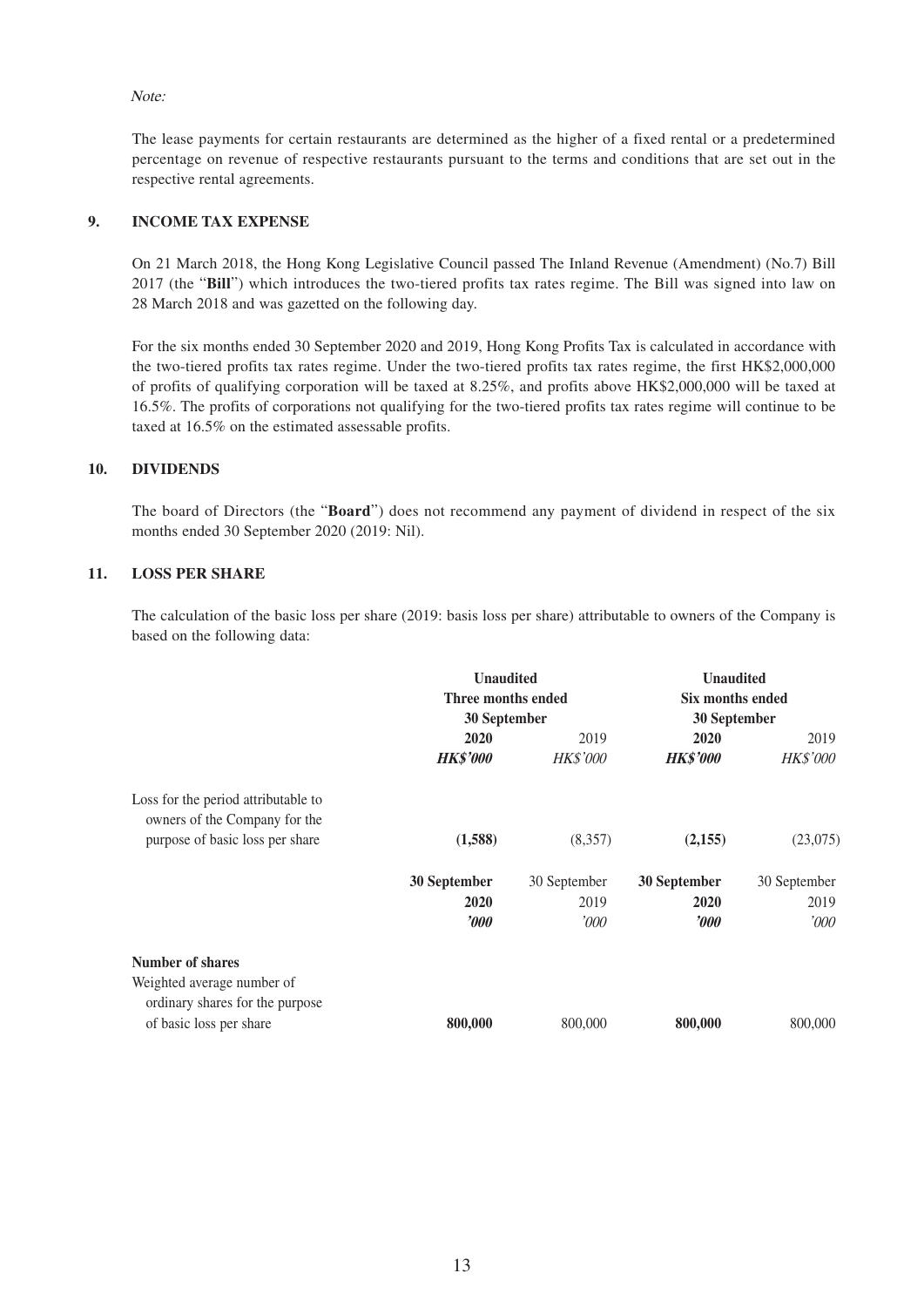#### **12. PROPERTY, PLANT AND EQUIPMENT**

During the six months ended 30 September 2020, the Group acquired property, plant and equipment of approximately HK\$0.2 million (30 September 2019: HK\$2.6 million).

#### **13. INTEREST IN AN ASSOCIATE**

|                                             | <b>Unaudited</b> | Audited         |
|---------------------------------------------|------------------|-----------------|
|                                             | As at            | As at           |
|                                             | 30 September     | 31 March        |
|                                             | 2020             | 2020            |
|                                             | <b>HK\$'000</b>  | <b>HK\$'000</b> |
| <b>Non-current assets</b>                   |                  |                 |
| Interest in an associate                    | 12,010           | 13,510          |
| Impairment loss of interest in an associate | (12,010)         | (13,510)        |
|                                             |                  |                 |
| <b>Current assets</b>                       |                  |                 |
| Amount due from an associate                |                  | 1,500           |

#### **14. TRADE AND OTHER RECEIVABLES, DEPOSITS AND PREPAYMENTS**

|                                     | <b>Unaudited</b> | Audited         |
|-------------------------------------|------------------|-----------------|
|                                     | As at            | As at           |
|                                     | 30 September     | 31 March        |
|                                     | 2020             | 2020            |
|                                     | <b>HK\$'000</b>  | <b>HK\$'000</b> |
| Trade receivables                   | 1,819            | 334             |
| Rental deposits                     | 6,289            | 5,817           |
| Other deposits                      | 3,135            | 2,423           |
| Prepayments and other receivables   | 2,133            | 1,431           |
| Total                               | 13,376           | 10,005          |
| Analysed for reporting purposes as: |                  |                 |
| Non-current assets                  | 8,054            | 7,652           |
| Current assets                      | 5,322            | 2,353           |
|                                     | 13,376           | 10,005          |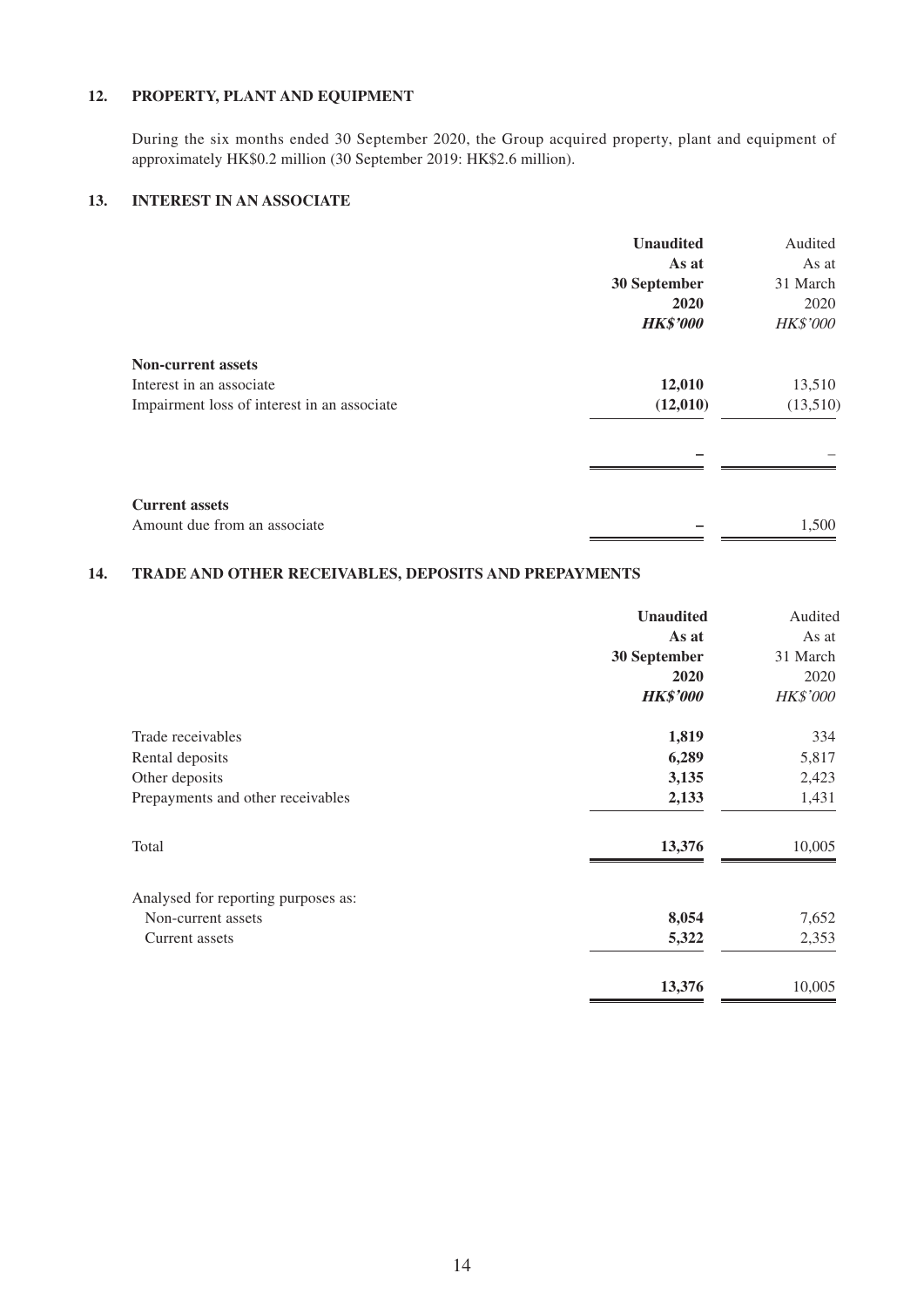#### **15. TRADE AND OTHER PAYABLES AND ACCRUALS**

|                                                          | <b>Unaudited</b> | Audited         |
|----------------------------------------------------------|------------------|-----------------|
|                                                          | As at            | As at           |
|                                                          | 30 September     | 31 March        |
|                                                          | 2020             | 2020            |
|                                                          | <b>HK\$'000</b>  | <b>HK\$'000</b> |
| Trade payables                                           | 4,675            | 3,379           |
| Salaries payables                                        | 5,134            | 4,839           |
| Payable for acquisition of property, plant and equipment | 1,230            | 3,098           |
| Accruals and other payables                              | 8,426            | 3,224           |
|                                                          | 19,465           | 14,540          |

#### **16. BANK BORROWINGS**

|     |                                                                 | <b>Unaudited</b> | Audited         |
|-----|-----------------------------------------------------------------|------------------|-----------------|
|     |                                                                 | As at            | As at           |
|     |                                                                 | 30 September     | 31 March        |
|     |                                                                 | 2020             | 2020            |
|     |                                                                 | <b>HK\$'000</b>  | <b>HK\$'000</b> |
|     | Bank loans, do not contain repayment on demand clause repayable |                  |                 |
|     | within one year (31 March 2020: more than one year)             | 15,000           | 15,000          |
|     | Bank overdraft, repayment on demand                             |                  | 5,857           |
|     |                                                                 | 15,000           | 20,857          |
| 17. | <b>SHARE CAPITAL</b>                                            |                  |                 |
|     |                                                                 | Number of        | <b>Share</b>    |
|     |                                                                 | shares           | Capital         |
|     |                                                                 |                  | HK\$'000        |
|     | Authorised:                                                     |                  |                 |
|     | As at 31 March 2020 and 30 September 2020                       | 2,000,000,000    | 20,000          |
|     | <b>Issued and fully paid:</b>                                   |                  |                 |
|     | As at 31 March 2020 and 30 September 2020                       | 800,000,000      | 8,000           |
|     |                                                                 |                  |                 |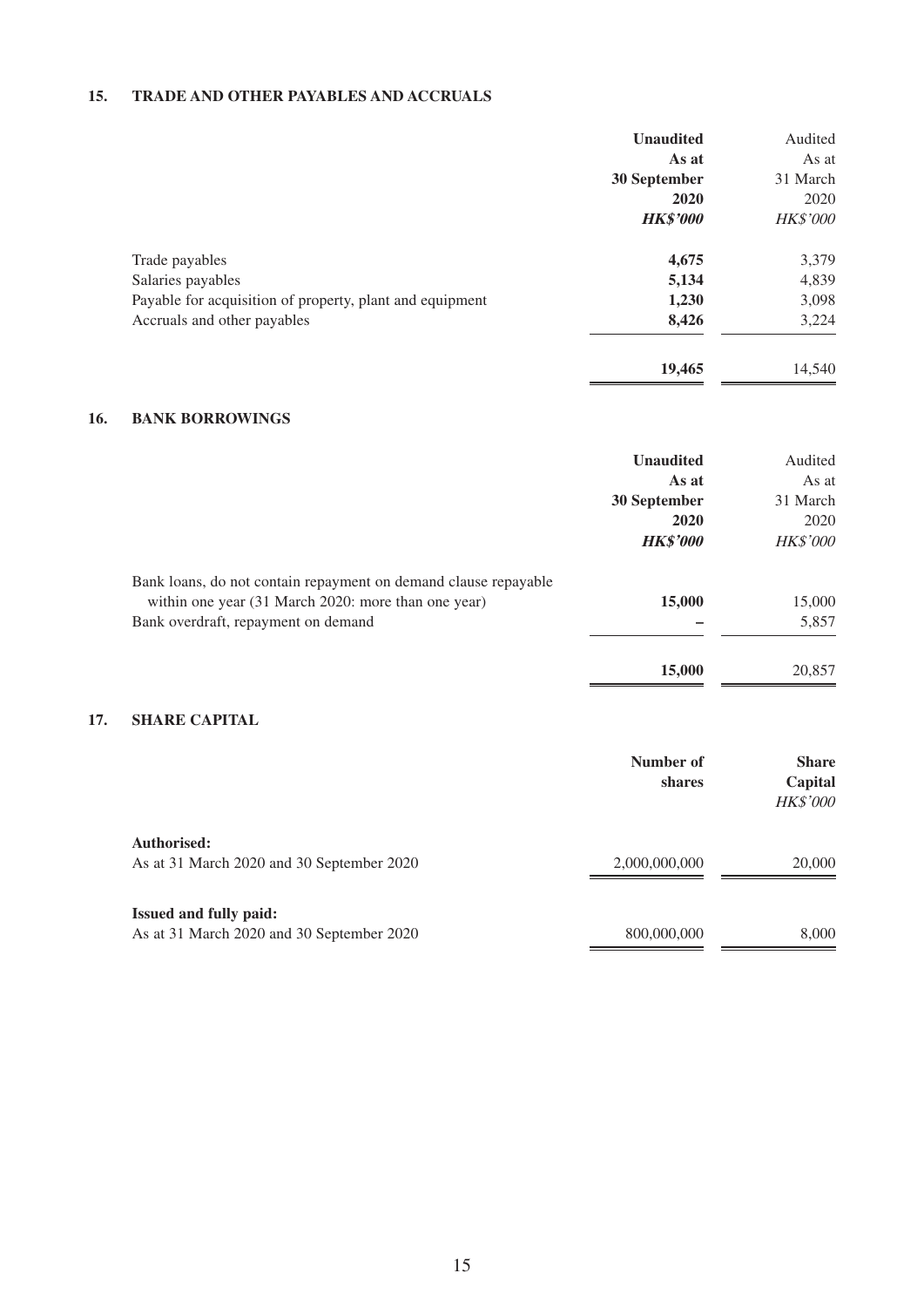### **MANAGEMENT DISCUSSION AND ANALYSIS**

#### **INDUSTRY OVERVIEW**

The food and beverage sector in Hong Kong has been hit hardly because of the serious and sustained impact of the coronavirus pandemic (the "**Covid-19**"), the Hong Kong government has been tightened up social distancing measures after the third wave of Covid-19 cases surged in Hong Kong since July 2020. The regulation and measures included the limit of the restaurant seating capacity be capped at 75 per cent, no more than six people were allowed per table and tables must be kept 1.5 metres apart and no dine-in services were allowed to provide after 2 a.m., the Hong Kong government may impose more stringent measures in case of the number of Covid-19 cases are increased.

According to the latest force statistics released recently by the Census and Statistics Department, the seasonally adjusted unemployment rate increased by 0.3% from June – August 2020 to 6.4% in July – September 2020, the highest in close to 16 years. Analysed by sector, the unemployment rate in food and beverage sector is even higher and which is soared to 15.2%.

#### **PROSPECTS**

In view of the challenges faced by the Group, we will adopt a conservative and cautious approach to operate our businesses. Actions we have taken or are likely to take are:

- 1) Minimising our staff costs by reducing the usage of staff in our restaurants;
- 2) Negotiating with our landlords for rent concession;
- 3) Negotiating with our suppliers for purchase discounts and longer payment terms;
- 4) Expanding the take-away product line such as food pack and ready-to-eat products and increasing marketing efforts and sales stimulating measures;
- 5) Cooperating with food delivery companies to deliver our food to the customers;
- 6) Participating in food fairs to promote our take-away product lines;
- 7) Supplying food materials to a chain of restaurants in Hong Kong; and
- 8) Opening new restaurants at lower costs.

#### **BUSINESS OVERVIEW**

We are a casual dining full service restaurant operator and up to the date of this announcement, we are operating 10 restaurants under 3 brands, namely "Marsino", "Baba Nyonya" and "Grand Avenue", and they are all situated across Hong Kong, Kowloon and the New Territories. Among these 10 restaurants, 9 of them are operated by our own whereas 1 of them is operated by a franchisee.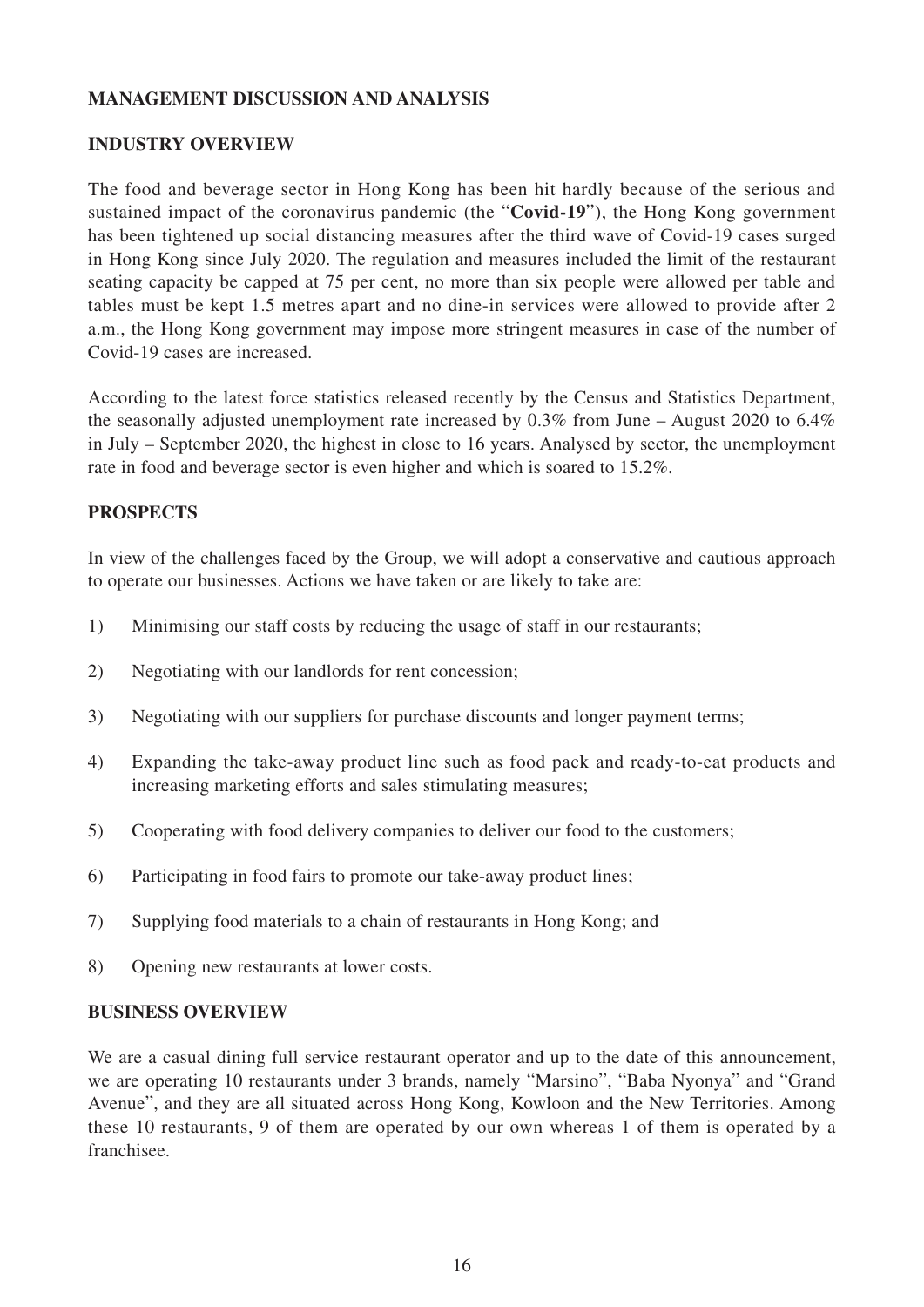"Marsino" is a Chinese noodle specialist, "Grand Avenue" offers Thai cuisine, and "Baba Nyonya" offers Malaysian cuisine. Each of "Marsino", "Grand Avenue" and "Baba Nyonya" are founded and operated by our Group except for one of "Baba Nyonya" is operated by a franchisee.

In May 2020, the Group has entered a franchise agreement with an independent third party (the "**franchisee**") in which the Group has granted a franchise to the franchisee to operate a restaurant under the brand name of "Baba Nyonya". In June 2020, the franchisee has opened a new restaurant, namely Tin Shui Wai Baba Nyonya which is serving Malaysian cuisine and it has been showing good performance since its establishment.

In August 2020, the Group has closed down a restaurant under the brand of "Marsino" at Tuen Mun due to its underperformance as affected by the Covid-19.

"Marsino" had recorded revenue of approximately HK\$16.8 million during the six months ended 30 September 2020, which is equivalent to 30.7% of our total revenue. As compared to the last corresponding period, "Marsino" has experienced a decrease in revenue by 22.4% mainly due to the negative impacts brought by the Covid-19.

"Grand Avenue" had recorded revenue of approximately HK\$16.2 million during the six months ended 30 September 2020, which is equivalent to 29.6% of our total revenue. As compared to the last corresponding period, "Grand Avenue" has experienced a decrease in revenue by 24.1% due to reduction of number of restaurants and the negative impacts brought by the Covid-19.

"Baba Nyonya" had recorded revenue of approximately HK\$18.7 million during the six months ended 30 September 2020, which is equivalent to 34.1% of our total revenue. As compared to the last corresponding period, "Baba Nyonya" has experienced an increase in revenue by 21.5% due to opening of a new "Baba Nyonya" restaurant at Ngau Tau Kok in November 2019.

In addition to the above restaurants, our Group also owns and operates a central kitchen which supplies raw materials and consumables to our restaurants. We established our central kitchen as early as in 2007, and then we moved to the existing premises due to expansion. Our management believes that our central kitchen can continuously improve the efficiency of our operation.

Since the beginning of this financial year, our Group has started a new business to sell food ingredients to a restaurant group in which we are providing sourcing, storage and logistics services to our customer. The segment of sale of food ingredients had recorded revenue of approximately HK\$3.1 million during the six months ended 30 September 2020, which is equivalent to 5.6% of our total revenue. As this is a newly startup business, there is no corresponding period in 2019.

The cold storage's business operated by the associate was slowed down due to the Covid-19 and the social instabilities, but we are still optimistic as to the prospect of the associate due to the fact that Hong Kong has limited number of sizable cold storage operators. Meanwhile, the associate are cooperated with several business partners to develop an online shopping platform and in which, the associate will provide storage services to its business partners once the online shopping website has been launched. This could provide an additional revenue stream towards the cold storage business.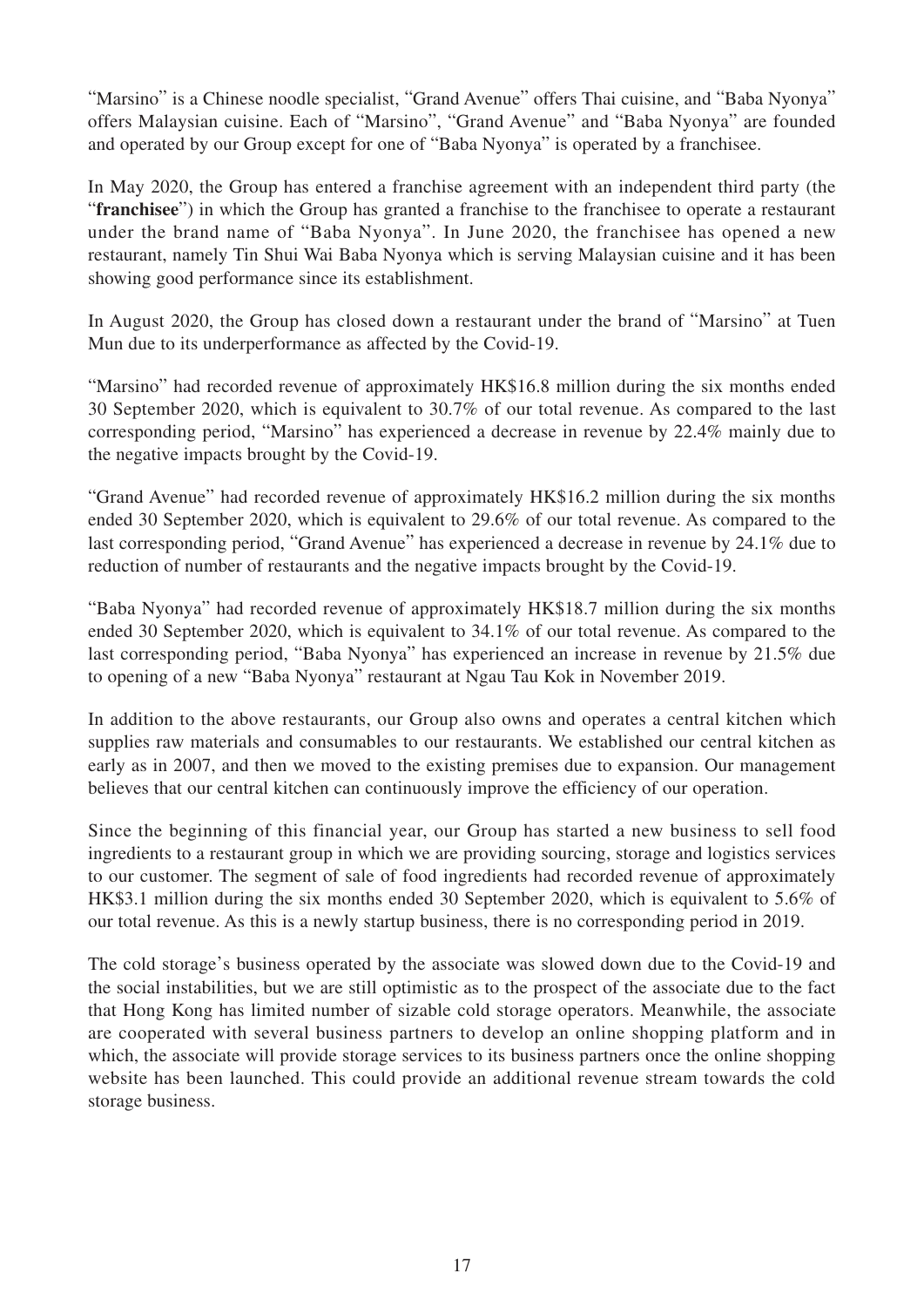### **PRINCIPAL RISKS AND UNCERTAINTIES**

- 1) As we lease all of the properties for our restaurant operations, any attractive location will likely be subject to high demand from, among others, other food and beverage operators that compete directly with our Group for the same location. As such, there is no assurance that our Group would be able to find suitable premises that are commercially attractive for its restaurants with reasonable commercial terms in the event there is a need for relocation or our Group intends to open new restaurants. In addition, it is uncertain that all our leases can be renewed at all when they expire or on terms acceptable to us. Even if our Group is able to renew or extend its leases, the rental expenses may increase significantly, which could adversely affect our profitability.
- 2) We rely on our central kitchen to supply some of our semi-processed or processed food ingredients used in our restaurants and any disruption of operation at our central kitchen could adversely affect our business and operations.
- 3) If our suppliers fail to deliver food with an acceptable quality or in a timely manner, we may experience supply shortages and increased food costs.
- 4) We require various approvals and licences to operate our business, and the loss of, or failure to, obtain or renew any or all of these approvals and licences, could materially and adversely affect our business.
- 5) Labour shortages or increases in labour costs will increase our Group's operating costs and reduce our profitability.
- 6) Risks related to the spread of Covid-19 and other possible infectious disease which may adversely affect the business of the food and beverage sector.

### **FINANCIAL REVIEW**

### **Revenue**

For the six months ended 30 September 2020, the Group recorded revenue of approximately HK\$54.7 million (six months ended 30 September 2019: approximately HK\$59.1 million), representing a decrease of 7.5% compared with the same period of the previous financial year. The decrease in revenue was primarily attributed to reduction of the number of our restaurants as well as the severe economic downturn as caused by the Covid-19.

#### **Raw materials and consumables used**

The raw materials and consumables used mainly represents the costs of food ingredients and beverages for the operation of the Group's restaurants and central kitchen. The major food ingredients purchased by the Group include, but are not limited to, meat, seafood, frozen food, vegetables and beverages. Raw materials and consumables used is one of the major components of the Group's operating expenses which amounted to approximately HK\$19.1 million and HK\$16.0 million for each of the six months ended 30 September 2020 and 2019, respectively, representing approximately 34.9% and 27.0% of the Group's total revenue for the corresponding periods. Such increase was mainly contributed by the increase in additional marketing efforts for sales stimulating measures as well as higher food costs associated with launching new food menu at the initial stage.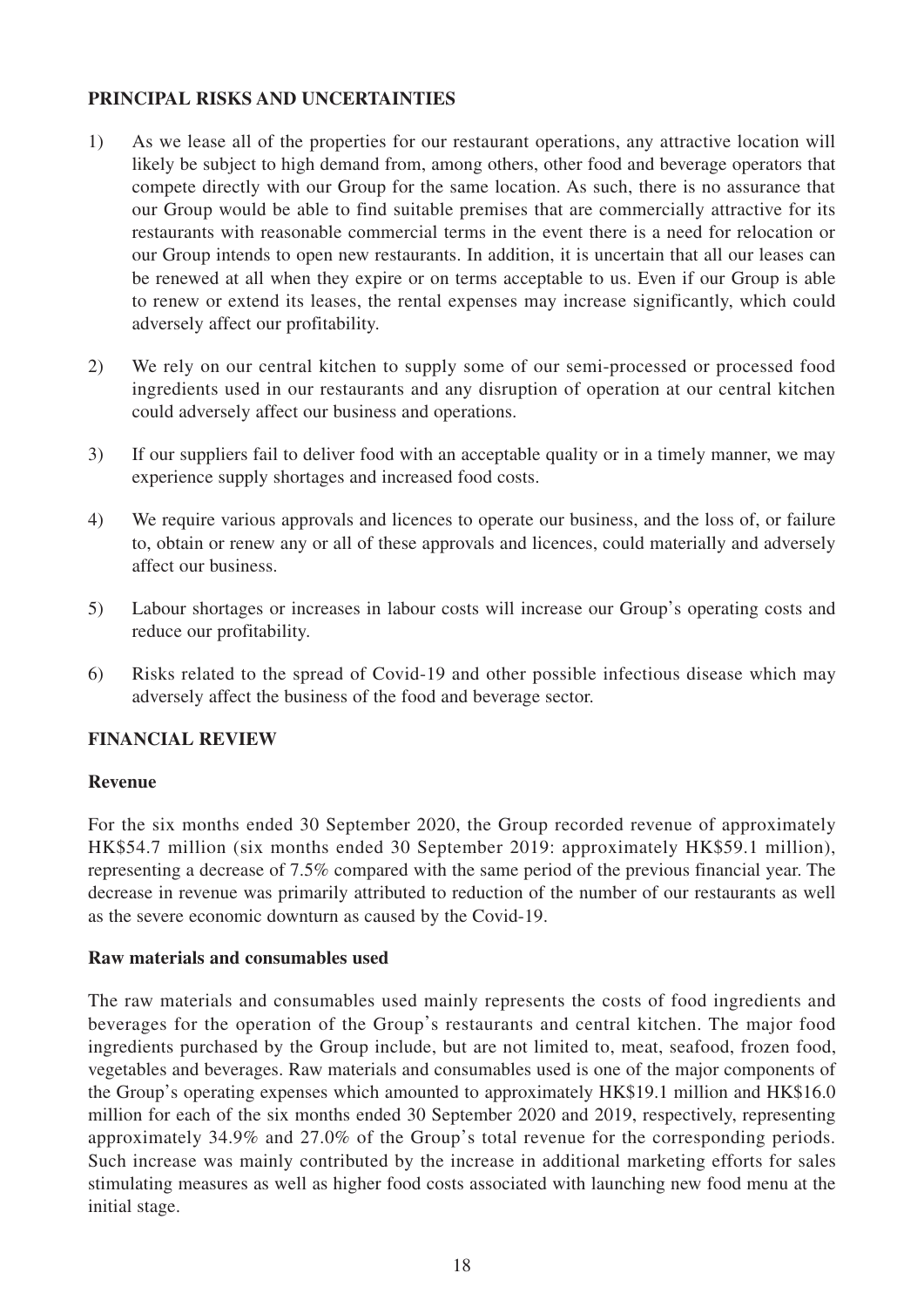### **Staff costs**

Staff costs was approximately HK\$22.3 million for the six months ended 30 September 2020, representing a decrease of approximately 19.8% as compared to approximately HK\$27.8 million for the six months ended 30 September 2019. Such decrease was mainly due to reduction of the number of our restaurants and the tightened cost control.

### **Depreciation**

Depreciation expenses remained stable and recorded approximately HK\$14.5 million and HK\$14.2 million for the six months ended 30 September 2020 and 2019 respectively.

### **Rental and related expenses**

The rental expenses for the six months ended 30 September 2020 amounted to approximately HK\$1.9 million, representing a decrease of approximately 16.9% as compared with that of the six months ended 30 September 2019 which amounted to approximately HK\$2.3 million. Such decrease was mainly due to certain short-term lease payment, management fees and promotion levy were waived by landlords due to the Covid-19.

### **Utility expenses**

Utility expenses primarily consist of electricity, gas and water supplies of the Group. For the six months ended 30 September 2020 and 2019, the total utility expenses amounted to approximately HK\$2.8 million and HK\$3.5 million, respectively.

### **Other expenses**

The Group's other expenses decreased by approximately 6.0% from approximately HK\$5.2 million for the six months ended 30 September 2019 to approximately HK\$4.8 million for the six months ended 30 September 2020. Such decrease was mainly due to the decrease in demolishing expenses, legal and professional fees, printing and stationery expenses and so on.

#### **Finance costs**

The Group's finance costs represented interest on bank borrowings and interest on lease liabilities after the HKFRS 16 coming into effect in 2019. Finance costs remained stable and recorded at approximately HK\$1.3 million for the six months ended 30 September 2020, as compared to approximately HK\$1.2 million for the six months ended 30 September 2019.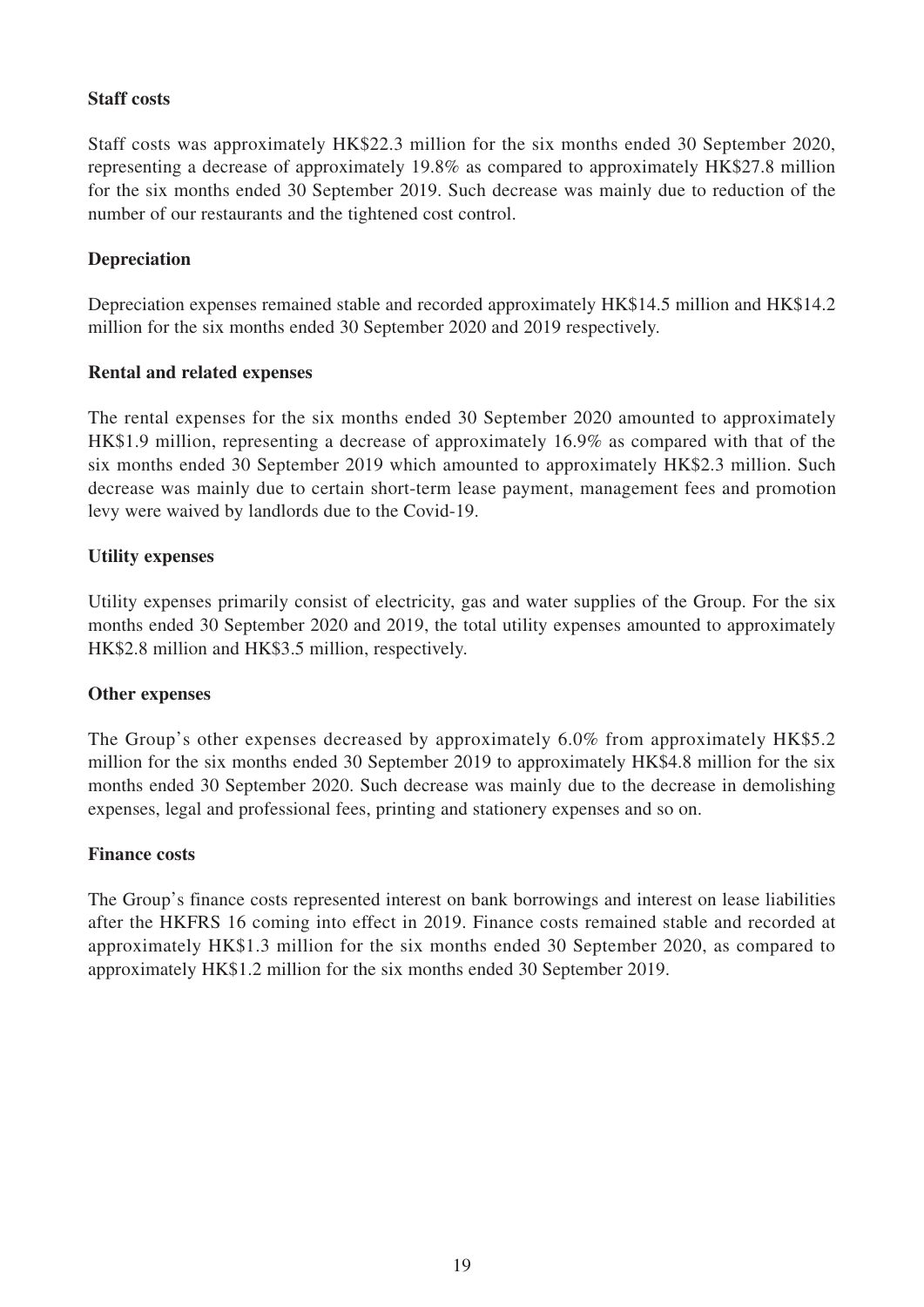### **Losses attributable to owners of the Company**

For the six months ended 30 September 2020, the Group recorded a loss attributable to owners of the Company of approximately HK\$2.2 million, as compared to the loss of approximately HK\$23.1 million for the six months ended 30 September 2019. The reduction of such losses was mainly attributable to (i) there was no share of loss in an associate in this period but in the last corresponding period (ii) staff costs were reduced by approximately HK\$5.5 million in this period as compared to the last corresponding period (iii) loss on disposal of fixed assets in this period was reduced by approximately HK\$4.2 million as compared to the last corresponding period (iv) the Group received subsidies from the government and rent concessions from our landlords in this period but not in the last corresponding period.

### **Dividend**

The Board does not recommend any payment of dividend for the six months ended 30 September 2020 (2019: Nil).

### **COMPARISON OF BUSINESS OBJECTIVES AND STRATEGIES WITH ACTUAL BUSINESS PROGRESS**

An analysis comparing the business plan as set out in the Prospectus with the Group's actual business progress for the period from the Listing Date to 30 September 2020 is set out below:

|                                    | <b>Business plan as stated</b><br>in the Prospectus    | <b>Actual business progress</b><br>up to 30 September 2020                                                                                                                                                                                                                      |
|------------------------------------|--------------------------------------------------------|---------------------------------------------------------------------------------------------------------------------------------------------------------------------------------------------------------------------------------------------------------------------------------|
| Expansion of<br>restaurant network | - Opening of one new Grand<br>Avenue restaurant        | - We have re-allocated the<br>resources towards the<br>opening of a Malay<br>cuisine restaurant as set<br>out in the announcement<br>of the Company<br>dated 18 April 2019<br>(the "18 April 2019<br>Announcement") and<br>which was opened in<br>November 2019                 |
|                                    | – Opening of four new<br>Japanese ramen<br>restaurants | - Two Japanese ramen<br>restaurants were opened<br>in May 2018 and in July<br>2018 respectively. We have<br>re-allocated the remaining<br>unutilised balances<br>towards the Group's<br>investment to an associate<br>as set out in the 18 April<br>2019 Announcement<br>(Note) |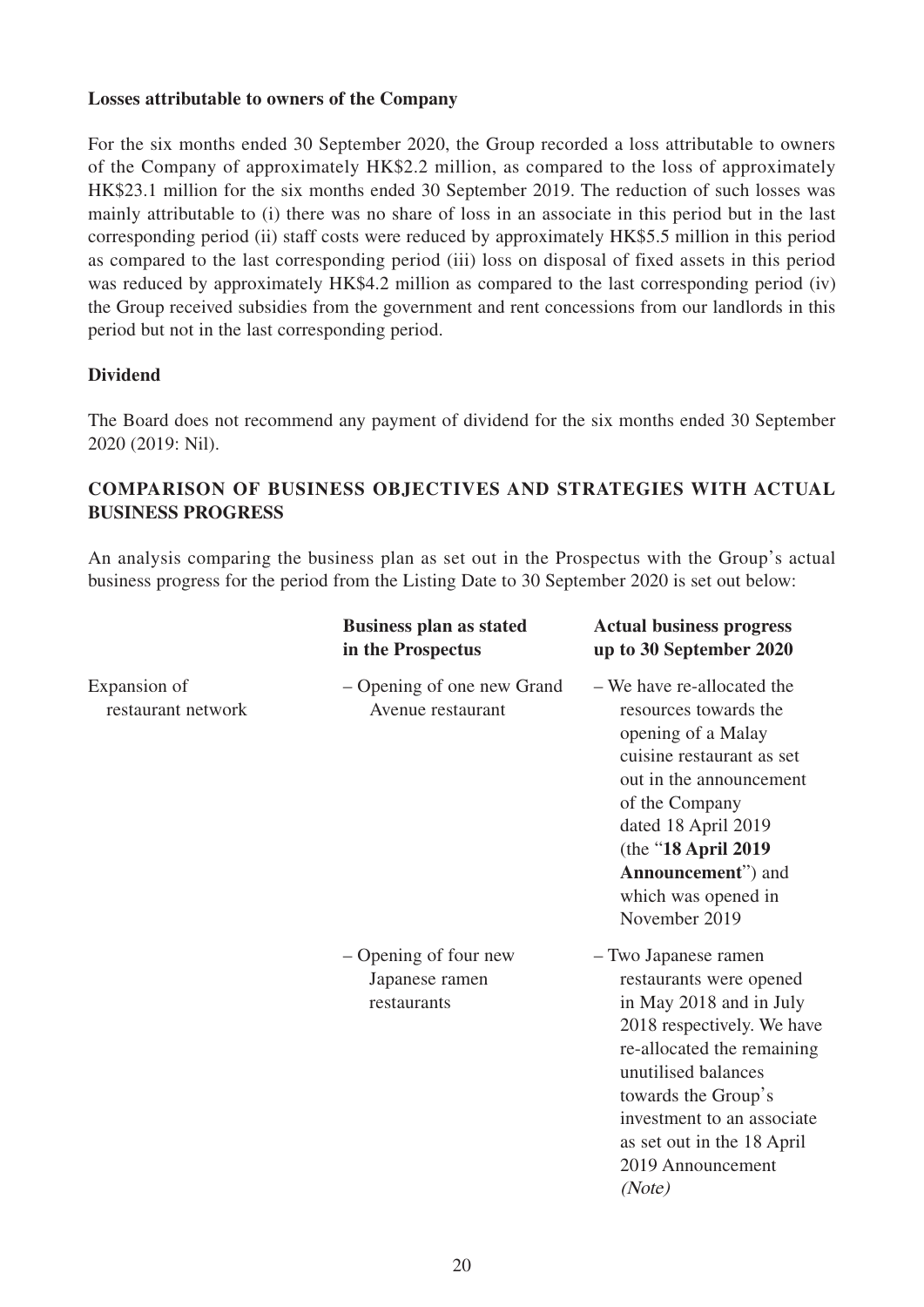|                                                                                                | <b>Business plan as stated</b><br>in the Prospectus                                                                                                                                   | <b>Actual business progress</b><br>up to 30 September 2020                                                                                                                                                                                                                                               |
|------------------------------------------------------------------------------------------------|---------------------------------------------------------------------------------------------------------------------------------------------------------------------------------------|----------------------------------------------------------------------------------------------------------------------------------------------------------------------------------------------------------------------------------------------------------------------------------------------------------|
|                                                                                                | - Opening of one new<br>Marsino restaurant                                                                                                                                            | - We have opened a new<br>Marsino restaurant at Chai<br>Wan in November 2018                                                                                                                                                                                                                             |
| Expanding the capacity of<br>our central kitchen to<br>support our business<br>expansion plans | - Expanding our central<br>kitchen storage facilities                                                                                                                                 | - We have partially expanded<br>the central kitchen by<br>purchasing new equipment<br>and renting additional<br>storage facilities. We have<br>re-allocated the remaining<br>unutilised balances<br>towards the Group's<br>investment to an associate<br>as set out in the 18 April<br>2019 Announcement |
| Upgrading our computer<br>system                                                               | - Integrating our existing<br>POS systems, installing<br>a new human resources<br>management system and<br>purchasing new computer<br>accessories, software and<br>necessary licences | - New human resources<br>management system has<br>been put in place. We have<br>also purchased some new<br>computer accessories,<br>software and necessary<br>licences                                                                                                                                   |
| Implementing marketing and<br>promotional initiatives                                          | - For continuous promotional<br>and branding activities                                                                                                                               | - We have launched<br>different marketing and<br>promotional activities<br>such as working with<br>social media companies,<br>shopping mall operators,<br>credit card company<br>and electric company to<br>promote our brands and<br>restaurants                                                        |

Note: These two Japanese ramen restaurants were closed down subsequently in January 2019 and in June 2019 respectively.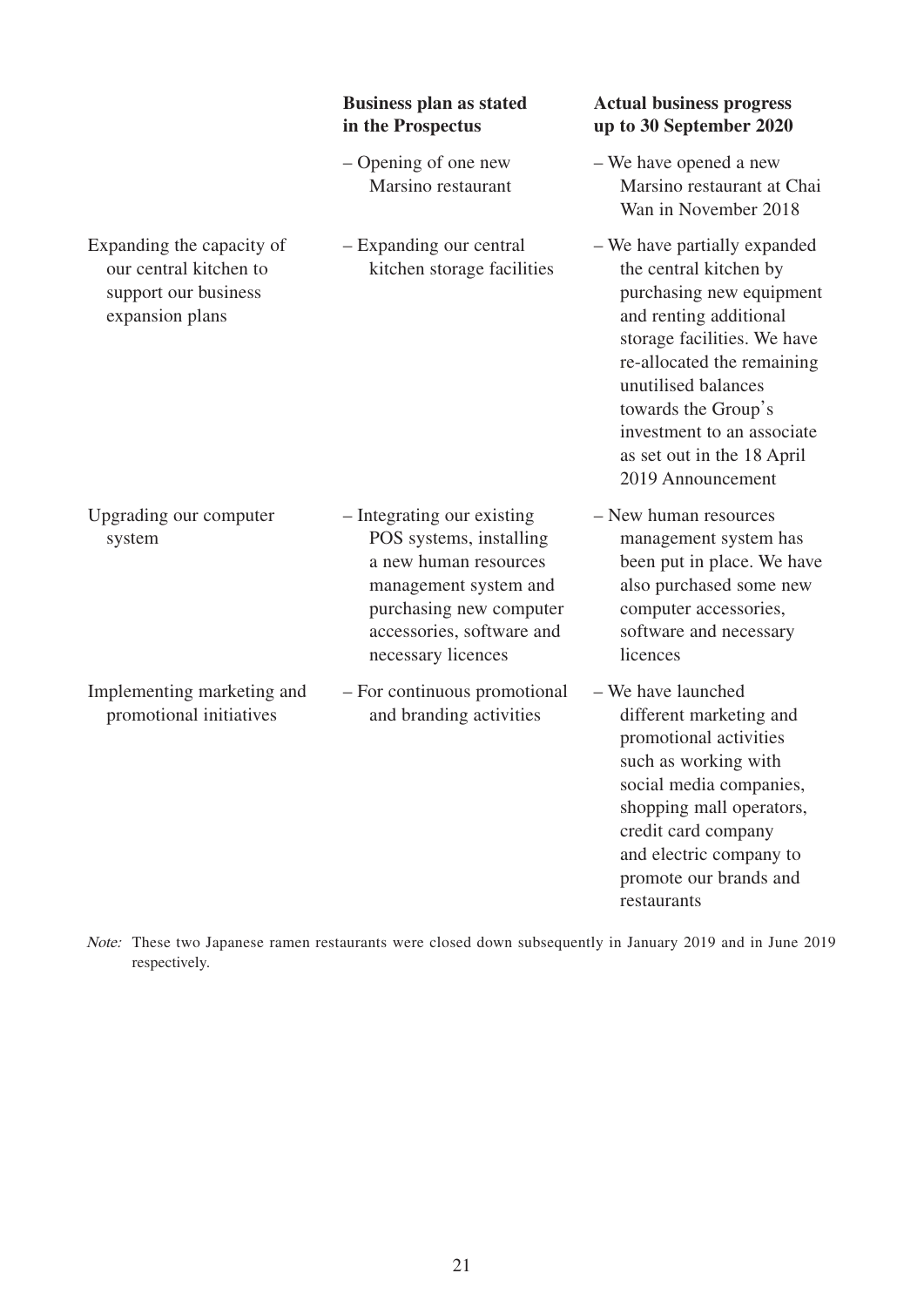### **USE OF PROCEEDS FROM THE IPO**

The Company's shares were listed on the GEM of the Stock Exchange on 26 February 2018. A total of 200,000,000 new shares with nominal value of HK\$0.01 each of the Company were issued at HK\$0.275 per share for a total of approximately HK\$55.0 million (the "**IPO**"). The net proceeds raised by the Company from the IPO were approximately HK\$32.6 million (the "**IPO Proceeds**").

On 18 April 2019, the Board resolved to change the use of the IPO Proceeds. Details of the original allocation of the IPO Proceeds, the revised allocation of the IPO Proceeds, the utilisation of the IPO Proceeds up to 18 April 2019 and the remaining unutilised balance after the revised allocation of the IPO Proceeds were set out in the 18 April 2019 Announcement.

|                                                    | <b>Revised</b><br>allocation of IPO<br>Proceeds (as<br>disclosed in the<br><b>18 April 2019</b><br>Announcement) | <b>Utilised</b><br><b>IPO</b> Proceeds<br>up to<br>30 September<br>2020 | <b>Unutilised</b><br><b>IPO</b> Proceeds<br>up to<br>30 September<br>2020 |
|----------------------------------------------------|------------------------------------------------------------------------------------------------------------------|-------------------------------------------------------------------------|---------------------------------------------------------------------------|
|                                                    | <b>HK\$'000</b>                                                                                                  | <b>HK\$'000</b>                                                         | <b>HK\$'000</b>                                                           |
| Opening of one new Marsino restaurant              | 4,400                                                                                                            | 4,400                                                                   |                                                                           |
| Opening of 4 new Japanese<br>ramen restaurants     | 10,060                                                                                                           | 10,060                                                                  |                                                                           |
| Expansion of central kitchen<br>storage facilities | 1,543                                                                                                            | 1,543                                                                   |                                                                           |
| Upgrade of computer system                         | 1,300                                                                                                            | 1,300                                                                   |                                                                           |
| Marketing and promotional activities               | 1,000                                                                                                            | 1,000                                                                   |                                                                           |
| General working capital                            | 500                                                                                                              | 500                                                                     |                                                                           |
| Opening of one new Malay<br>cuisine restaurant     | 4,400                                                                                                            | 4,400                                                                   |                                                                           |
| Capital contribution to an associate               | 9,397                                                                                                            | 9,397                                                                   |                                                                           |
|                                                    | 32,600                                                                                                           | 32,600                                                                  |                                                                           |

The IPO Proceeds had been fully utilised as at 30 September 2020 and in accordance with the revised allocation of IPO Proceeds as disclosed in the 18 April 2019 Announcement.

### **CAPITAL STRUCTURE**

The shares of the Company were listed on GEM of the Stock Exchange on the Listing Date. Save as disclosed in the paragraph headed "Events after the reporting period" below, there has been no change in the capital structure of the Group since the Listing Date. The capital of the Group only comprised of ordinary shares.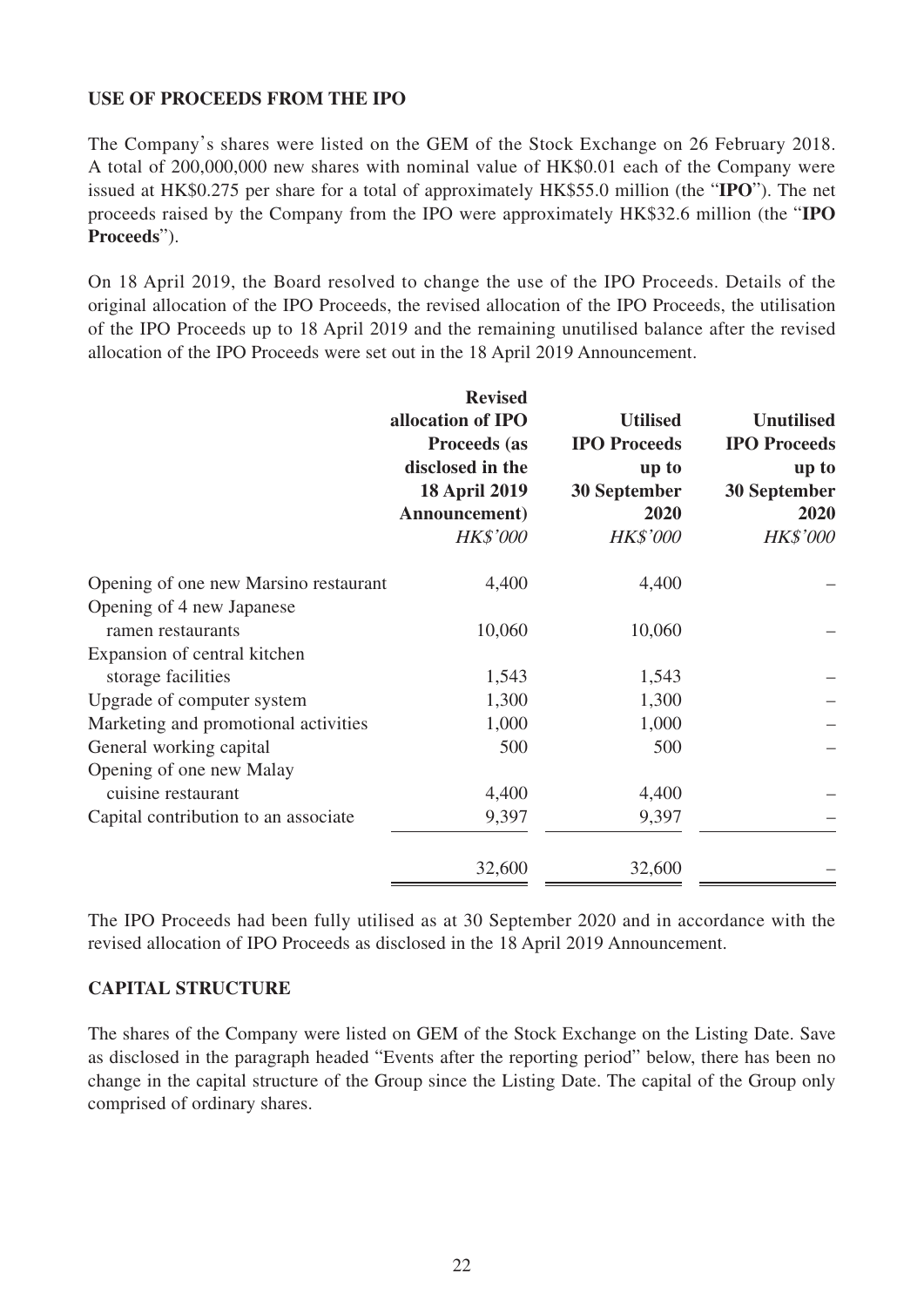### **PROPOSED ISSUE OF SHARES UNDER THE GENERAL MANDATE**

On 9 September 2020, the Company and Pacific Foundation Securities Limited as placing agent entered into a conditional placing agreement pursuant to which the placing agent agreed to place, on a best effort basis, up to 160,000,000 placing shares of the Company at the placing price of HK\$0.038 per share under general mandate. As disclosed in the announcement of the Company dated 21 September 2020, the conditions precedent under the placing agreement was not fulfilled on or before 23 September 2020, and as a result, the placing agreement has lapsed and such placing did not proceed.

# **FINANCIAL RESOURCES AND LIQUIDITY**

As at 30 September 2020, current assets amounted to approximately HK\$11.0 million (as at 31 March 2020: approximately HK\$8.9 million), of which approximately HK\$3.3 million (as at 31 March 2020: approximately HK\$3.0 million) was bank balances and cash, approximately HK\$5.3 million (as at 31 March 2020: approximately HK\$2.4 million) was trade and other receivables, deposits and prepayments. The increase of the cash balance was because of the implementation of various costs control measures including but not limited to the request of suppliers' discounts, rent concessions, deferral of certain payments, caution in hiring casual workers and the grant of the government subsidies. We will expect a further benefit to be recorded upon completion of the collection of the remaining government subsidy. The Group's current liabilities amounted to approximately HK\$50.2 million (as at 31 March 2020: approximately HK\$55.1 million) which primarily consisted of bank borrowings, trade and other payables, accrued charges and lease liabilities. Current ratio (calculated based on the total current assets divided by total current liabilities) and quick ratio (calculated based on the total current assets less inventories divided by total current liabilities) were 0.2 and 0.2 respectively (as at 31 March 2020: 0.2 and 0.1 respectively). Gearing ratio is calculated based on the borrowings representing the sum of interest-bearing bank borrowings and amounts due to related parties which are non-trade nature divided by total equity at the end of the year and multiplied by 100%. Gearing ratio was 75.9% (as at 31 March 2020: 95.2%).

### **FOREIGN CURRENCY EXPOSURE**

The Group operates in Hong Kong with significant transactions are denominated in Hong Kong dollars and the Group is not exposed to significant foreign exchange exposure.

### **CAPITAL COMMITMENTS**

As at 30 September 2020, the Group did not have any outstanding capital commitment.

### **CONTINGENT LIABILITIES**

As at 30 September 2020, the Group did not have any material contingent liabilities.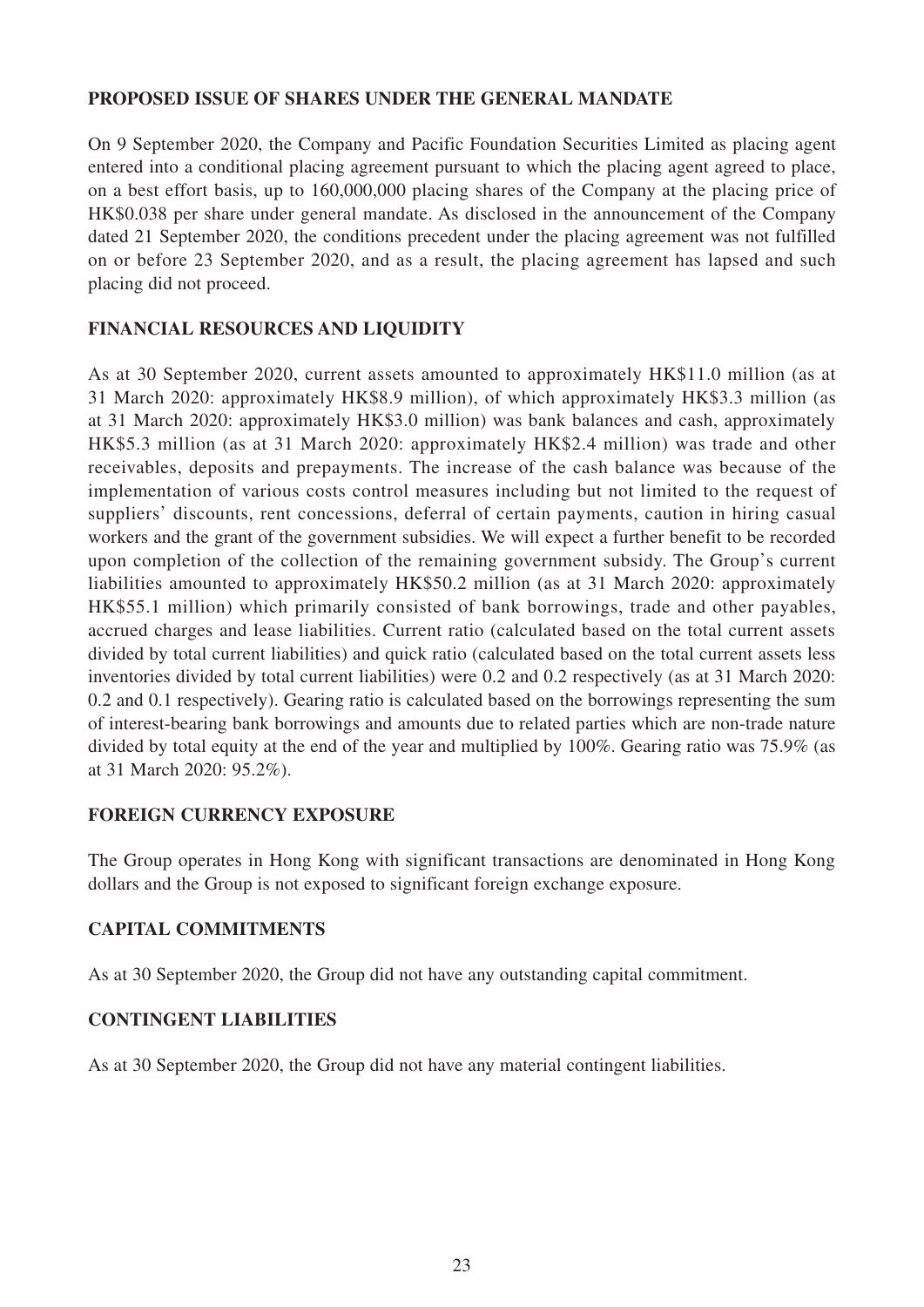### **BORROWING**

As at 30 September 2020, the total borrowing of the Group, which consisted of bank loans, all of which were denominated in Hong Kong dollar, amounted to approximately HK\$15.0 million (31 March 2020: the Group's borrowing consisted of bank loans and bank overdrafts, amounted to approximately HK\$20.9 million). The Group's bank borrowings were primarily used in financing the working capital requirement of its operations.

#### **CHARGE ON GROUP ASSETS**

At 30 September 2020, bank loans of HK\$15,000,000 were secured by leasehold land and building owned by the Group with the carrying amount of approximately HK\$30,176,000.

At 31 March 2020, bank loans of HK\$15,000,000 and bank overdrafts HK\$5,857,000 were secured by leasehold land and building owned by the Group with the carrying amount of approximately HK\$30,982,000.

# **SIGNIFICANT INVESTMENTS HELD, MATERIAL ACQUISITIONS AND DISPOSALS OF SUBSIDIARIES AND AFFILIATED COMPANIES, AND PLANS FOR MATERIAL INVESTMENTS OR CAPITAL ASSETS**

On 1 April 2020, Foodies Group Limited, the direct wholly-owned subsidiary of the Company, entered into a sale and purchase agreement with an independent third party to dispose of the entire issued share capital of Art Capital Limited, an indirect wholly-owned subsidiary of the Company, at a consideration of HK\$1. Art Capital Limited was a dormant company at the time when the above transaction has taken place.

Except for the above, there was no significant investment held, material acquisition and disposal of subsidiaries and affiliated companies by the Company during the six months ended 30 September 2020. There is no other plan for material investments or capital assets as at 30 September 2020.

### **EMPLOYEES AND REMUNERATION POLICIES**

As at 30 September 2020, the Group had 223 full-time and 99 part-time employees (as at 31 March 2020: 198 full-time and 77 part-time employees). Remuneration is determined with reference to market terms and in accordance with the performance, qualification and experience of each individual employee. Discretionary bonuses, based on each individual's performance, are paid to employees as recognition and in reward for their contributions. The remuneration of the Directors is determined based on, among others, the prevailing market conditions and his/her roles and responsibilities.

The Directors are of view that employees are one of the keys to the sustainable development of the Group. Our Directors believe that our Group maintains good working relationships with its employees.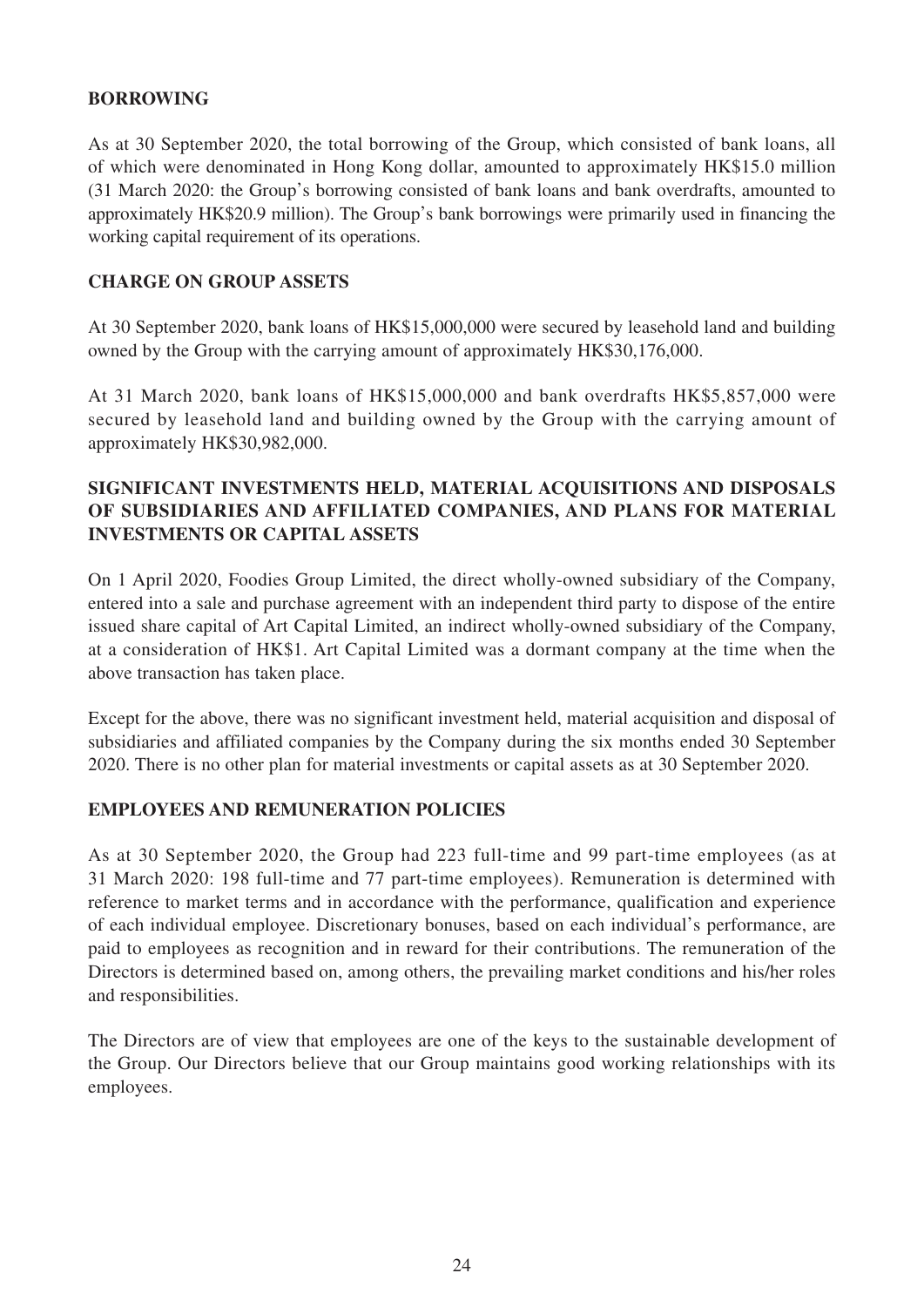#### **OTHER INFORMATION**

#### **PURCHASE, SALE OR REDEMPTION OF THE COMPANY'S LISTED SECURITIES**

Neither the Company nor any of its subsidiaries has purchased, sold or redeemed any of the Company's listed securities during the year ended 30 September 2020.

### **UPDATE ON DIRECTORS' INFORMATION PURSUANT TO RULE 17.50A(1) OF THE GEM LISTING RULES**

In August 2020, Mr. Yu Ronald Patrick Lup Man was approved as a responsible officer of HAB Management Limited licensed to conduct type 4 (advising on securities) and type 9 (asset management) regulated activities as defined under the Securities and Futures Ordinance.

Mr. Wong Muk Fai Woody ("**Mr. MF Wong**") retired as an executive Director of the Company with effect from 24 September 2020.

Save as disclosed above, there has been no change in the Directors' biographical details which are required to be disclosed pursuant to Rule 17.50A(1) of the GEM Listing Rules.

### **DIRECTORS' AND CHIEF EXECUTIVE'S INTERESTS AND SHORT POSITIONS IN THE SHARES, UNDERLYING SHARES AND DEBENTURES OF THE COMPANY AND ITS ASSOCIATED CORPORATIONS**

As at the date of this announcement, the interests and short positions of the Directors and the chief executives of the Company in the shares, underlying shares and debentures of the Company and its associated corporations (within the meaning of Part XV of the SFO) which were required to be notified to the Company and the Stock Exchange pursuant to Divisions 7 and 8 of Part XV of the SFO (including interests and short positions in which they were taken or deemed to have under such provisions of the SFO); or which were required pursuant to section 352 of the SFO, to be entered in the register maintained by the Company referred to therein; or which were required pursuant to Rules 5.46 to 5.67 of the GEM Listing Rules, to be notified to the Company and the Stock Exchange were as follows:

#### **Long position in the shares of the associated corporation of the Company**

| <b>Name of Director</b>                              | Name of<br>associated<br>corporation | Capacity/nature     | No. of<br>shares held in<br>the associated<br>corporation | $\%$ of<br>shareholding<br>in the<br>associated<br>corporation |
|------------------------------------------------------|--------------------------------------|---------------------|-----------------------------------------------------------|----------------------------------------------------------------|
| Ms. SH Wong                                          | MJL                                  | Beneficial interest | 620                                                       | 30.24%                                                         |
| Ms. ST Wong                                          | MJL                                  | Beneficial interest | 374                                                       | 18.24%                                                         |
| Mr. SH Ma                                            | MJL                                  | Beneficial interest | 86                                                        | $4.20\%$                                                       |
| Mr. MF Wong (retired on<br>24 September 2020) (Note) | MJL                                  | Interest of spouse  | 620                                                       | 30.24%                                                         |

Note: By virtue of being the spouse of Ms. LF Chow, Mr. MF Wong is deemed to be interested in Ms. LF Chow's shareholding in MJL.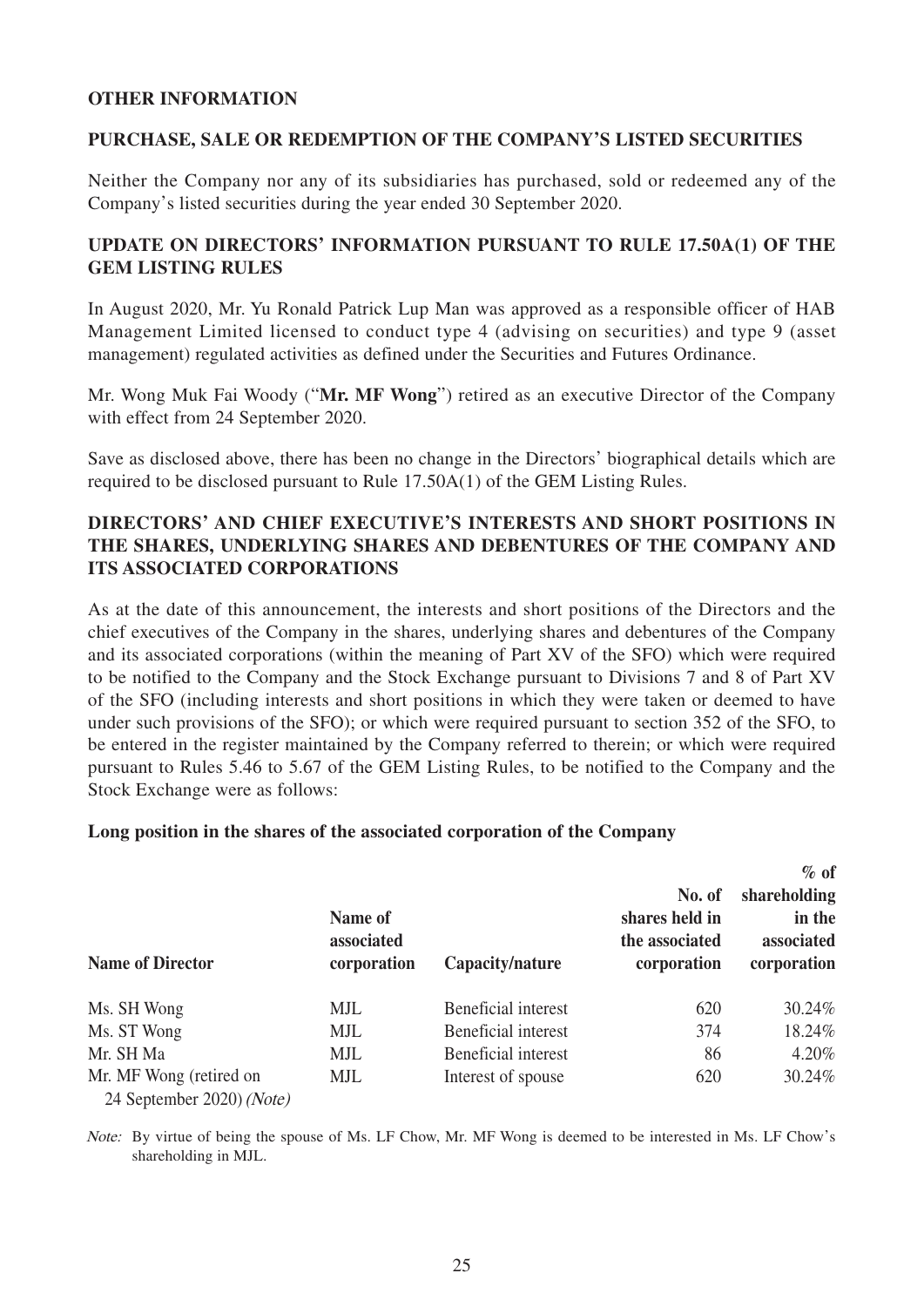Saved as disclose above, as at 30 September 2020, none of the Directors and chief executive of the Company had any interest or short position in the shares, underlying shares and debentures of the Company and its associated corporation (within the meaning of Part XV of the SFO) which were required to be notified to the Company and the Stock Exchange pursuant to Divisions 7 and 8 of Part XV of the SFO (including interests and short positions in which they were taken or deemed to have under such provisions of the SFO); or which were required pursuant to section 352 of the SFO, to be entered in the register maintained by the Company referred to therein; or which were required pursuant to the Rules 5.46 to 5.67 of the GEM Listing Rules, to be notified to the Company and the Stock Exchange.

# **SUBSTANTIAL SHAREHOLDERS' AND OTHER PERSONS' INTERESTS AND SHORT POSITIONS IN SHARES AND UNDERLYING SHARES OF THE COMPANY**

As at 30 September 2020, the following persons/entities (other than the Directors and chief executive of the Company) had or were deemed to have an interest or a short position in the shares or the underlying shares of the Company which would be required to be disclosed to the Company under the provisions of Divisions 2 and 3 of Part XV of the SFO, or which were recorded in the register of the Company required to be kept under section 336 of the SFO, or who were directly or indirectly, to be 10% or more of the nominal value of any class of share capital carrying rights to vote in all circumstances at general meetings of the Company or any other member of the Group:

#### **Long positions in the shares of the Company**

| <b>Name</b>                                         | Capacity/nature                    | No. of<br>shares held | Approximate<br>$\%$ of<br>shareholding |
|-----------------------------------------------------|------------------------------------|-----------------------|----------------------------------------|
|                                                     |                                    |                       |                                        |
| MJL ( <i>Note 1</i> )                               | Beneficial interest                | 540,000,000           | 67.5%                                  |
| <b>Charm Dragon Investments</b><br>Limited (Note 2) | Beneficial interest                | 60,000,000            | $7.5\%$                                |
| Mr. Cheung Wai Yin Wilson<br>(Note 2)               | Interest in controlled corporation | 60,000,000            | $7.5\%$                                |
| Ms. Lam Ka Wai (Note 2)                             | Interest of spouse                 | 60,000,000            | $7.5\%$                                |

#### Notes:

- (1) MJL is owned as to (i)  $30.24\%$  by Ms. SH Wong; (ii)  $30.24\%$  by Ms. LF Chow; (iii)  $18.24\%$  by Ms. ST Wong; (iv) 14.64% by Ms. SC Wong; (v) 4.20% by Mr. SH Ma; and (vi) 2.44% by Linking World Limited. Ms. SH Wong and Ms. ST Wong being our executive Directors, are also directors of MJL.
- (2) Charm Dragon Investments Limited is 100% owned by Mr. Cheung Wai Yin Wilson, as such, he is deemed under the SFO to be interested in all the shares in which Charm Dragon Investments Limited is interested. By virtue of being the spouse of Mr. Cheung Wai Yin Wilson, Ms. Lam Ka Wai is deemed to be interested in all the shares in which Mr. Cheung Wai Yin Wilson is interested pursuant to the SFO.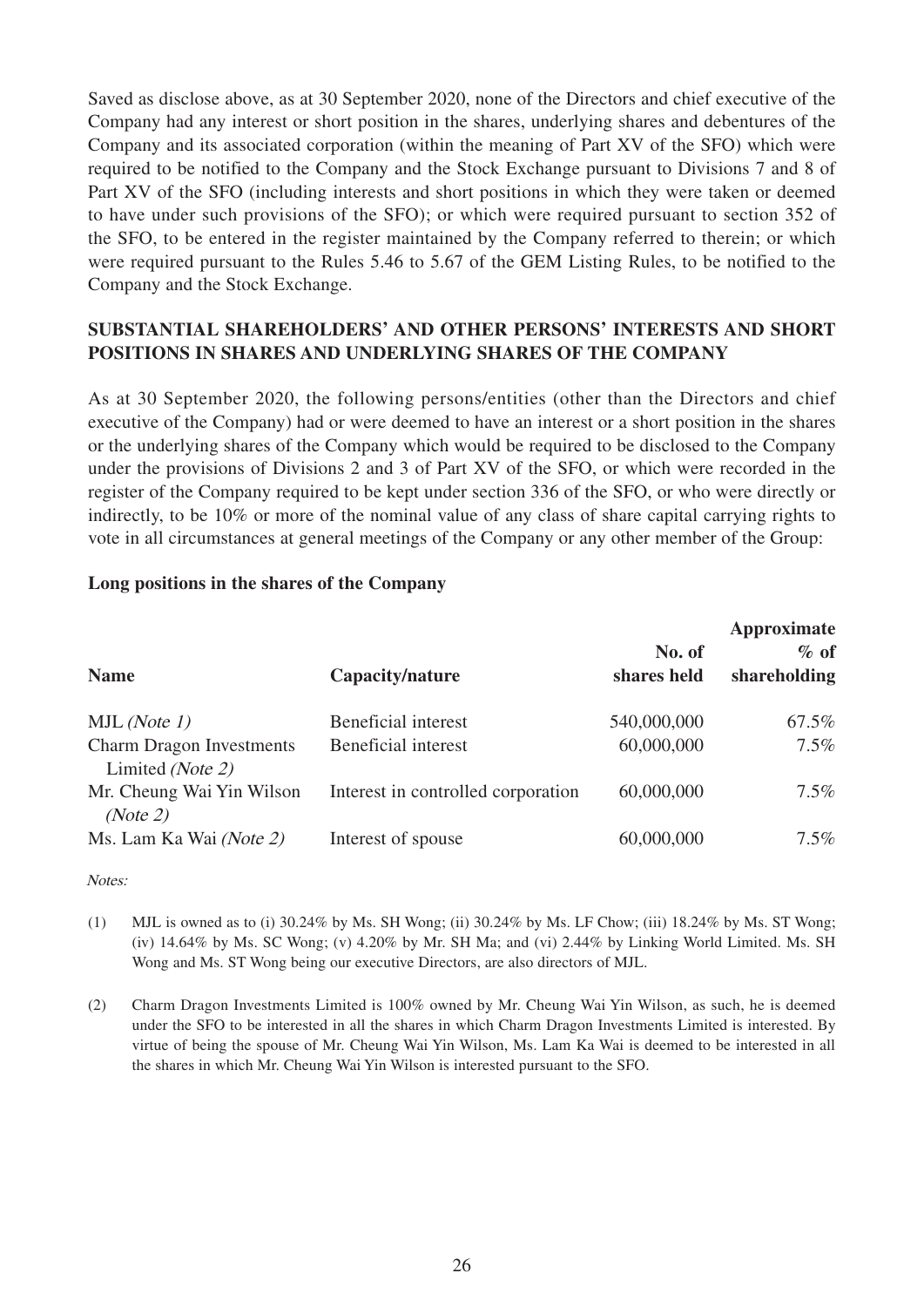| <b>Name</b>                  | Name of member<br>of our Group    | Capacity/nature     | No. of<br>shares held | Approximate<br>$\%$ of<br>shareholding |
|------------------------------|-----------------------------------|---------------------|-----------------------|----------------------------------------|
| Mr. Yau Wai Leung            | All Happiness Limited             | Beneficial interest | 1,000                 | $10\%$                                 |
| Ms. Yim Wan Ying             | Glory Fine Corporation<br>Limited | Beneficial interest | 20                    | 20%                                    |
| Ms. Ng Siu Ying<br>Christina | Glory Fine Corporation<br>Limited | Beneficial interest | 20                    | $20\%$                                 |

#### **Long positions in other members of our Group**

Save as disclosed above, as at 30 September 2020, none of the substantial or significant shareholders or other persons, other than the Directors and chief executive of the Company whose interests are set out in the section headed "Directors' and chief executive's interests and short positions in the shares, underlying shares and debentures of the Company and its associated corporations" above, had or were deemed to have an interest or a short position in the shares or the underlying shares of the Company which would be required to be disclosed to the Company under the provisions of Divisions 2 and 3 of Part XV of the SFO, or which were recorded in the register of the Company required to be kept under section 336 of the SFO, or who were directly or indirectly, to be interested in 10% or more of the nominal value of any class of share capital carrying rights to vote in all circumstances at general meetings of the Company or any other member of the Group.

#### **DIRECTORS' INTERESTS IN TRANSACTIONS, ARRANGEMENTS OR CONTRACTS**

No director or a connected entity of a director had a material interest, either directly or indirectly, in any transactions, arrangements or contracts of significance to the business of the Group to which the Company or any of its subsidiaries was a party during the period.

### **DIRECTORS' INTEREST IN COMPETING BUSINESS**

During the six months ended 30 September 2020, none of the Directors or their respective associates had engaged in or had any interest in any business which competes or is likely to compete, either directly or indirectly, with the businesses of the Group.

#### **DIRECTORS' SECURITIES TRANSACTIONS**

The Company adopted Rules 5.48 to 5.67 of the GEM Listing Rules as its own code of conduct regarding Directors' securities transactions on terms no less exacting than the required standard of dealings. Having made specific enquiries to all the Directors and all the Directors had confirmed they have complied with the required standard of dealings and the code of conduct for directors' securities transactions during the three months ended 30 September 2020.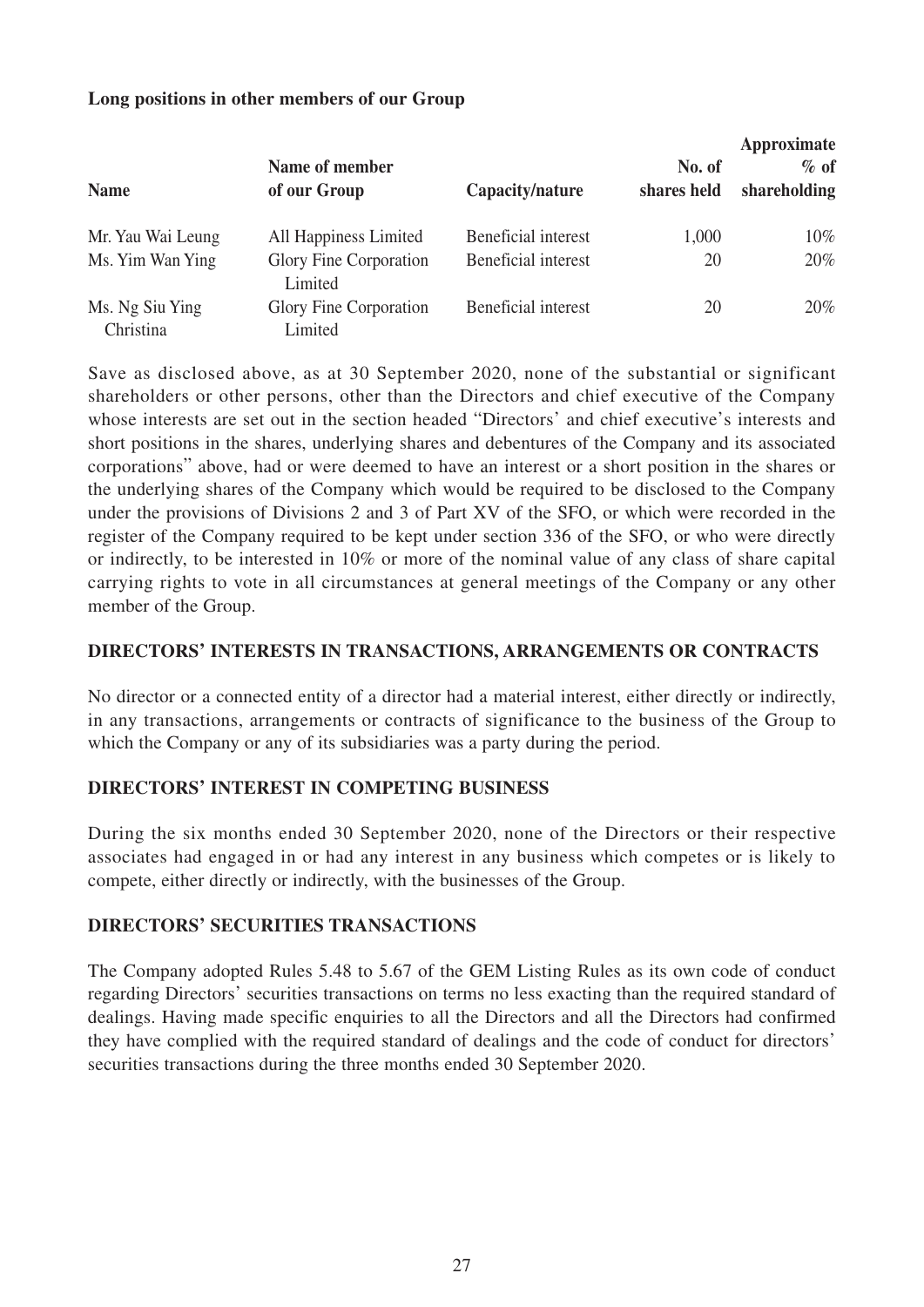### **SHARE OPTION SCHEME**

The purpose of the Share Option Scheme is for our Group to attract, retain and motivate talented participants to strive for future developments and expansion of our Group. The Share Option Scheme shall be an incentive to encourage the participants to perform their best in achieving the goals of our Group and allow the participants to enjoy the results of our Company attained through their efforts and contributions.

Further details of the Share Option Scheme are set out in the section headed "Statutory and General Information – D. Other Information – 1. Share Option Scheme" in Appendix V of the Prospectus.

For the six months ended 30 September 2020, no share option was granted, exercised, expired or lapsed and there is no outstanding share option under the Share Option Scheme.

#### **CORPORATE GOVERNANCE**

The Group is committed to achieving high standards of corporate governance by emphasising transparency, accountability, fairness and responsibility. The Company has adopted the Corporate Governance Code (the "**Code**") as set out in Appendix 15 of the GEM Listing Rules as its own code of corporate governance. The Company has complied with all applicable code provisions under the Code during the six months ended 30 September 2020 and up to the date of this announcement.

#### **EVENTS AFTER THE REPORTING PERIOD**

- (i) The Group has closed down two restaurants, namely Tiu Keng Leng Marsino and Tiu Keng Leng Grand Avenue due to their performances were below our expectation.
- (ii) On 16 October 2020, the Company entered into a placing agreement under general mandate (the "**Placing Agreement**") with Elstone Securities Limited as placing agent (the "**Placing Agent**") pursuant to which the Company conditionally agreed to place through the Placing Agent, on a best effort basis, to not less than six independent placees up to 160,000,000 placing shares (the "**Placing Shares**") at the placing price of HK\$0.052 per share (collectively, the "**Placing**").

On 20 October 2020, the Company entered into a supplemental agreement to the Placing Agreement (the "**Supplemental Placing Agreement**"), pursuant to which the Placing Agent and the Company agree that the long stop date shall be changed from 13 November 2020 to 6 November 2020.

The completion of the Placing took place on 2 November 2020 after fulfillment of the conditions precedent set out in the Placing Agreement and the Supplemental Placing Agreement. A total of 160,000,000 of the Placing Shares had been successfully placed and issued under the general mandate granted to the Directors by resolution of the Shareholders passed at the annual general meeting of the Company held on 24 September 2020. The net proceeds from the Placing, after deduction of the placing commission and other related expenses, amounted to approximately HK\$8,150,000.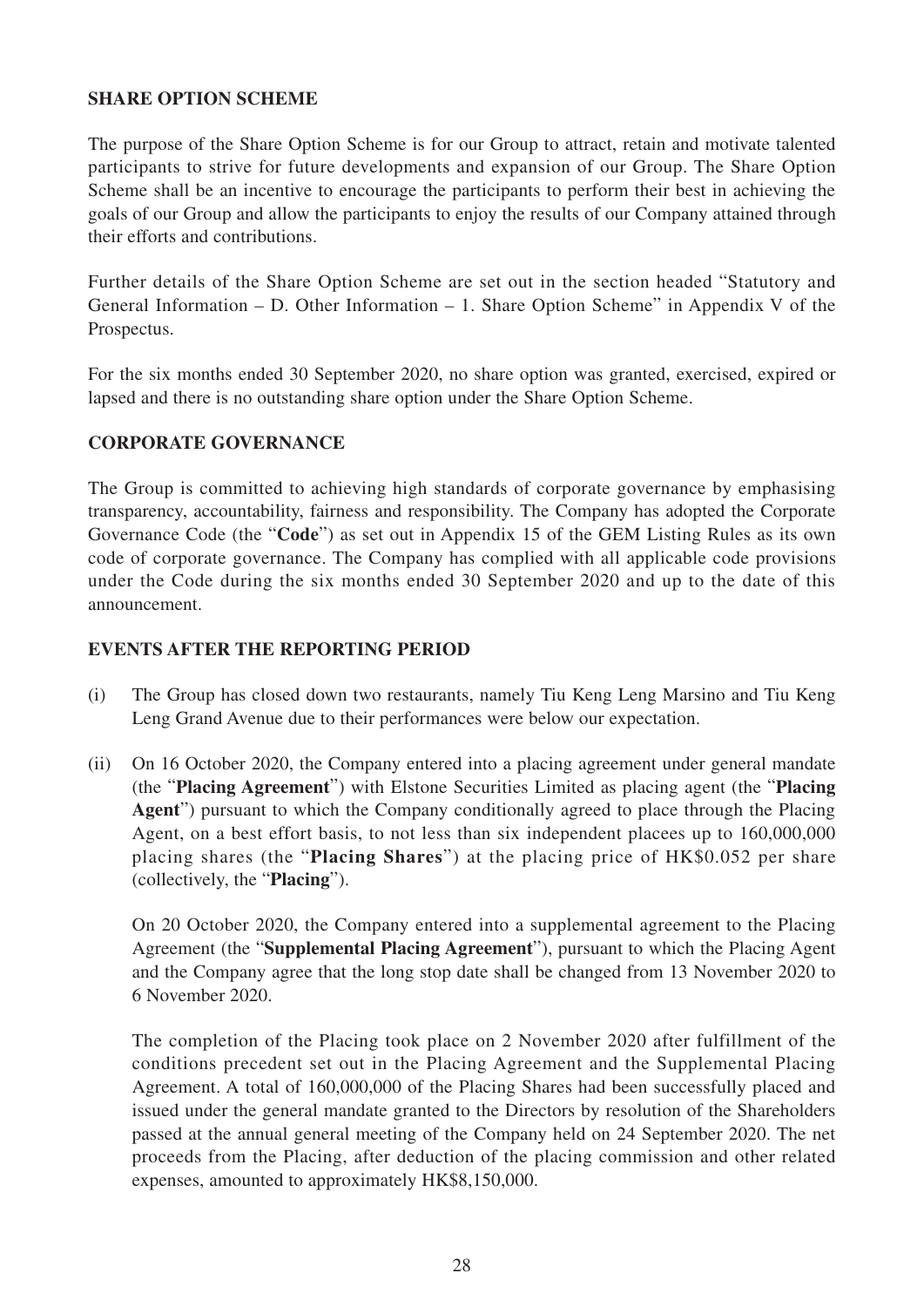As at the date of this announcement, the net proceeds from the Placing have not been utilised and have been placed in licensed banks in Hong Kong.

For details of the transaction, please refer to the announcements of the Company dated 16 October 2020 and 20 October 2020.

Save as disclosed above, the Directors are not aware of any significant event requiring disclosure that has taken place subsequent to 30 September 2020 and up to the date of this announcement.

### **AUDIT COMMITTEE**

The Company has established an Audit Committee on 29 January 2018 with written terms of reference setting out the authorities and duties of the Audit Committee. The primary duties of the Audit Committee are mainly to:

- Make recommendation to the Board on the appointment, reappointment and removal of the external auditor, and to approve the remuneration and terms of engagement of the external auditor, and any questions of resignation or dismissal of that auditor
- Review the adequacy of the Group's policies and systems regarding risk management and internal controls
- Review the financial reporting principles and practices applied by the Group in preparing its financial statements
- Before audit commencement, review external auditor's independence, objectivity, effectiveness of the audit process and the scope of the external audit, including the engagement letter
- Monitor integrity of the Group's financial statements and the annual, quarterly and interim financial reports, and review significant financial reporting judgements contained in them prior to approval by the Board

Currently, the Audit Committee comprises three independent non-executive Directors as follows:

Ms. Ng Yau Kuen Carmen (Chairlady)

Mr. Yu Ronald Patrick Lup Man

Mrs. Cheung Lau Lai Yin Becky